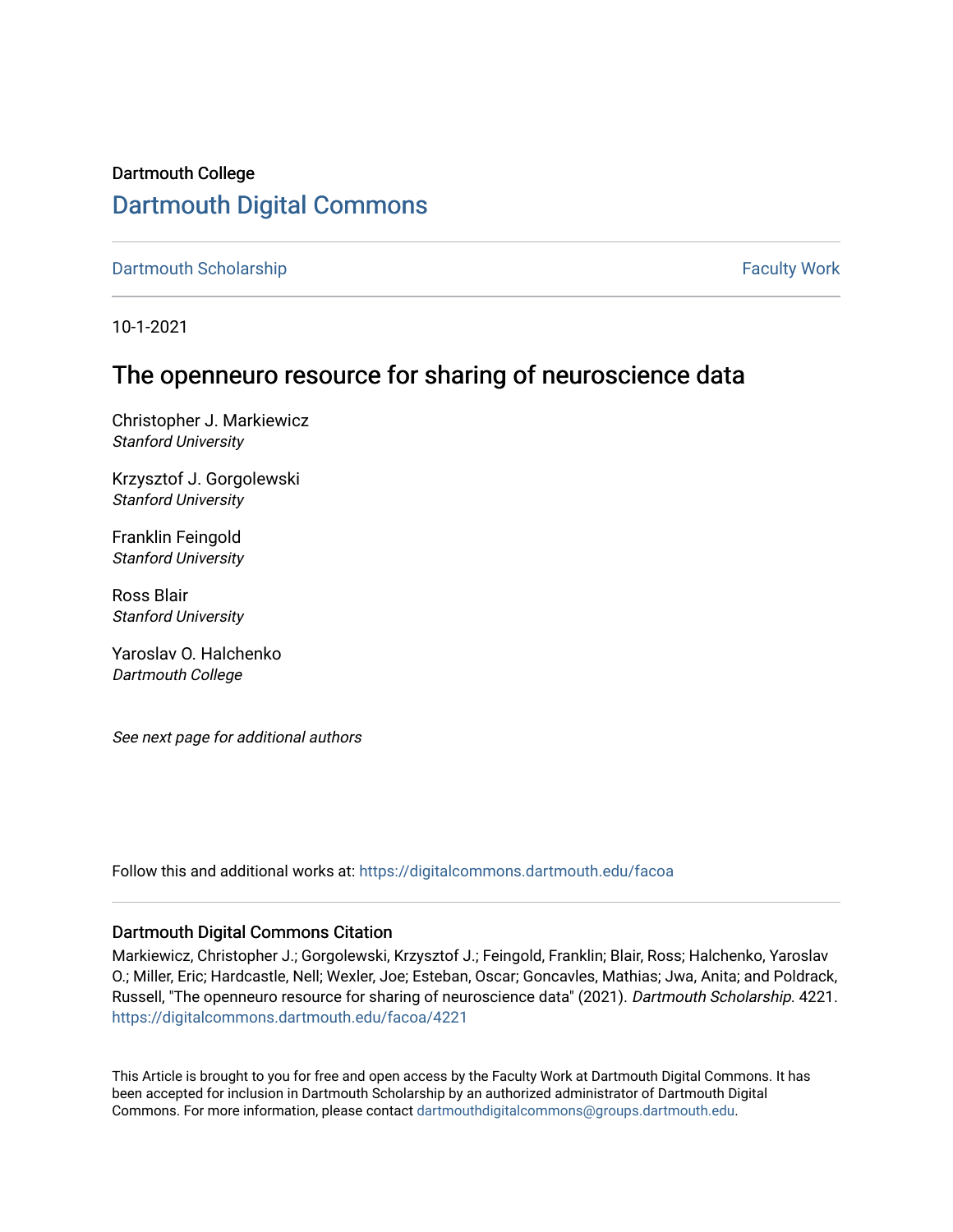### Authors

Christopher J. Markiewicz, Krzysztof J. Gorgolewski, Franklin Feingold, Ross Blair, Yaroslav O. Halchenko, Eric Miller, Nell Hardcastle, Joe Wexler, Oscar Esteban, Mathias Goncavles, Anita Jwa, and Russell Poldrack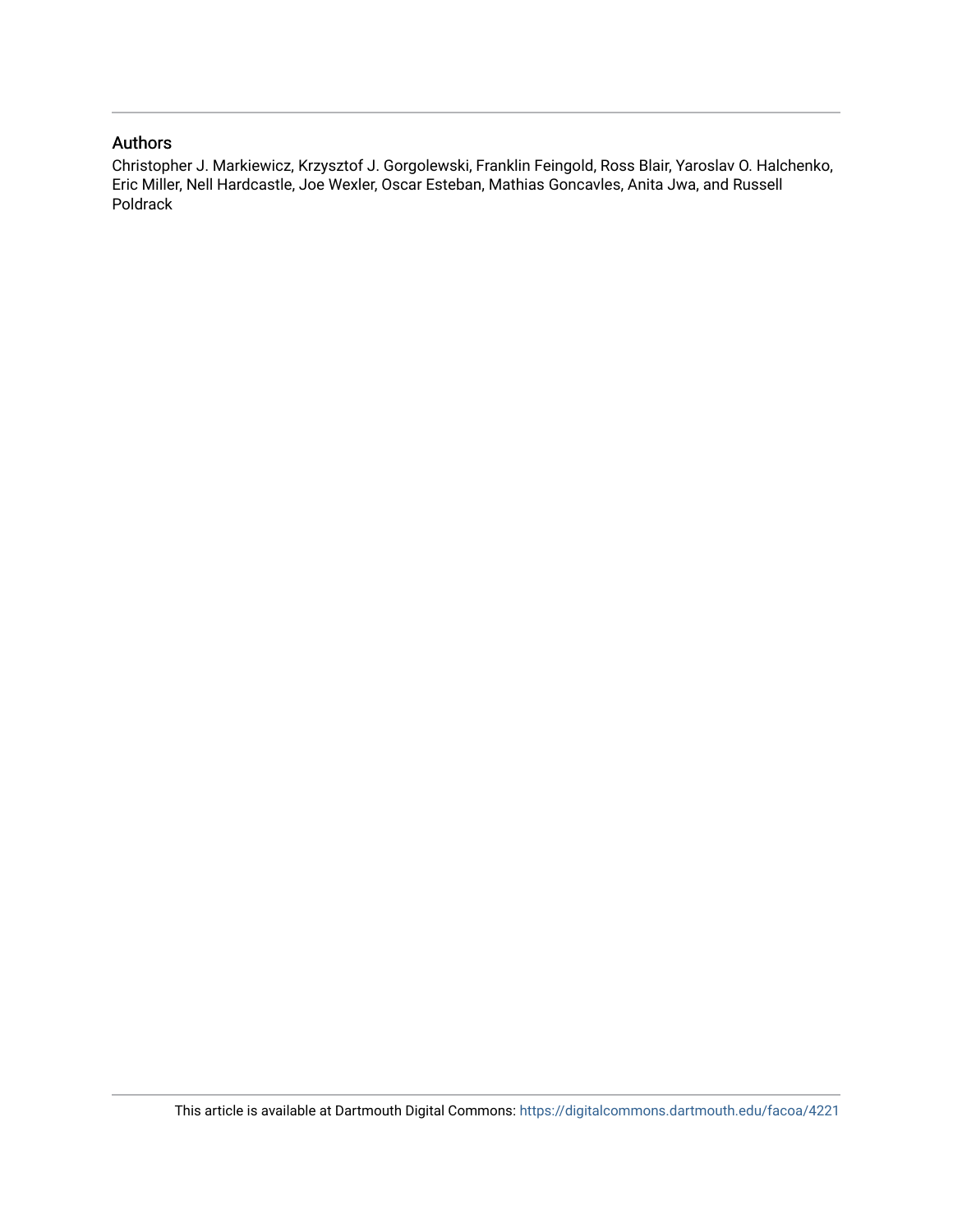

# The OpenNeuro resource for sharing of neuroscience data

Christopher J Markiewicz<sup>1</sup>, Krzysztof J Gorgolewski<sup>1</sup>, Franklin Feingold<sup>1</sup>, Ross Blair<sup>1</sup>, Yaroslav O Halchenko<sup>2</sup>, Eric Miller<sup>3</sup>, Nell Hardcastle<sup>3</sup>, Joe Wexler<sup>1</sup>, Oscar Esteban<sup>1,4</sup>, Mathias Goncavles<sup>1</sup>, Anita Jwa<sup>1</sup>, Russell Poldrack<sup>1\*</sup>

1 Department of Psychology, Stanford University, Stanford, United States; 2 Department of Psychological & Brain Sciences, Dartmouth College, Hanover, United States; <sup>3</sup>Squishymedia, Portland, United States; <sup>4</sup>Lausanne University Hospital and University of Lausanne, Lausanne, Switzerland

**Abstract** The sharing of research data is essential to ensure reproducibility and maximize the impact of public investments in scientific research. Here, we describe OpenNeuro, a BRAIN Initiative data archive that provides the ability to openly share data from a broad range of brain imaging data types following the FAIR principles for data sharing. We highlight the importance of the Brain Imaging Data Structure standard for enabling effective curation, sharing, and reuse of data. The archive presently shares more than 600 datasets including data from more than 20,000 participants, comprising multiple species and measurement modalities and a broad range of phenotypes. The impact of the shared data is evident in a growing number of published reuses, currently totalling more than 150 publications. We conclude by describing plans for future development and integration with other ongoing open science efforts.

### Introduction

There is growing recognition of the importance of data sharing for scientific progress (*[National Acad](#page-17-0)[emies of Sciences, Engineering, and Medicine, Policy and Global Affairs, Board on Research](#page-17-0) [Data and Information, Committee on Toward an Open Science Enterprise, 2018](#page-17-0)*). However, not all shared data are equally useful. The FAIR principles (*[Wilkinson et al., 2016](#page-18-0)*) have formalized the notion that in order for shared data to be maximally useful, they need to be findable, accessible, interoperable, and reusable. An essential necessity for achieving these goals is that the data and associated metadata follow a common standard for organization, so that data users can easily understand and reuse the shared data. Here, we describe the OpenNeuro data archive (RRID:[SCR\\_005031\)](https://identifiers.org/RRID/RRID:SCR_005031), accessible at [https://openneuro.org,](https://openneuro.org) which enables FAIR-compliant data sharing for a growing range of neuroscience data types (currently including magnetic resonance imaging [MRI], electroencephalography [EEG], magnetoencephalography [MEG], and positron emission tomography [PET]) through the use of a common community standard, the Brain Imaging Data Structure (BIDS) (RRID:[SCR\\_016124](https://identifiers.org/RRID/RRID:SCR_016124); *[Gorgo](#page-16-0)[lewski et al., 2016](#page-16-0)*).

Starting with early pioneering efforts by Gazzaniga and Van Horn to establish an fMRI Data Center in 1999 (*[Van Horn and Gazzaniga, 2013](#page-18-1)*), data sharing has become well established in the domain of neuroimaging (*[Milham et al., 2018](#page-16-1)*; *[Poldrack and Gorgolewski, 2014](#page-17-1)*; *[Poline et al., 2012](#page-17-2)*). A major impetus for the growth of data sharing was the International Neuroimaging Data Sharing Initiative (*[Mennes et al., 2013](#page-16-2)*), which published a landmark paper in 2010 (*[Biswal et al., 2010](#page-15-0)*) demonstrating the scientific utility of a large shared resting fMRI dataset. The most prominent recent examples have been large-scale prospective data sharing projects, including the Human Connectome Project (HCP) (*[Van Essen et al., 2013](#page-18-2)*), the NKI-Rockland sample (*[Nooner et al., 2012](#page-17-3)*), Adolescent Brain Cognitive

\*For correspondence: [russpold@stanford.edu](mailto:russpold@stanford.edu)

Competing interest: [See page](#page-14-0)  [13](#page-14-0)

#### Funding: [See page 13](#page-14-1)

Preprinted: [29 June 2021](https://doi.org/10.1101/2021.06.28.450168) Received: 29 June 2021 Accepted: 15 October 2021 Published: 18 October 2021

Reviewing Editor: Thorsten Kahnt, Northwestern University, United States

 Copyright Markiewicz *et al*. This article is distributed under the terms of the [Creative](http://creativecommons.org/licenses/by/4.0/)  [Commons Attribution License,](http://creativecommons.org/licenses/by/4.0/) which permits unrestricted use and redistribution provided that the original author and source are credited.

 $cc$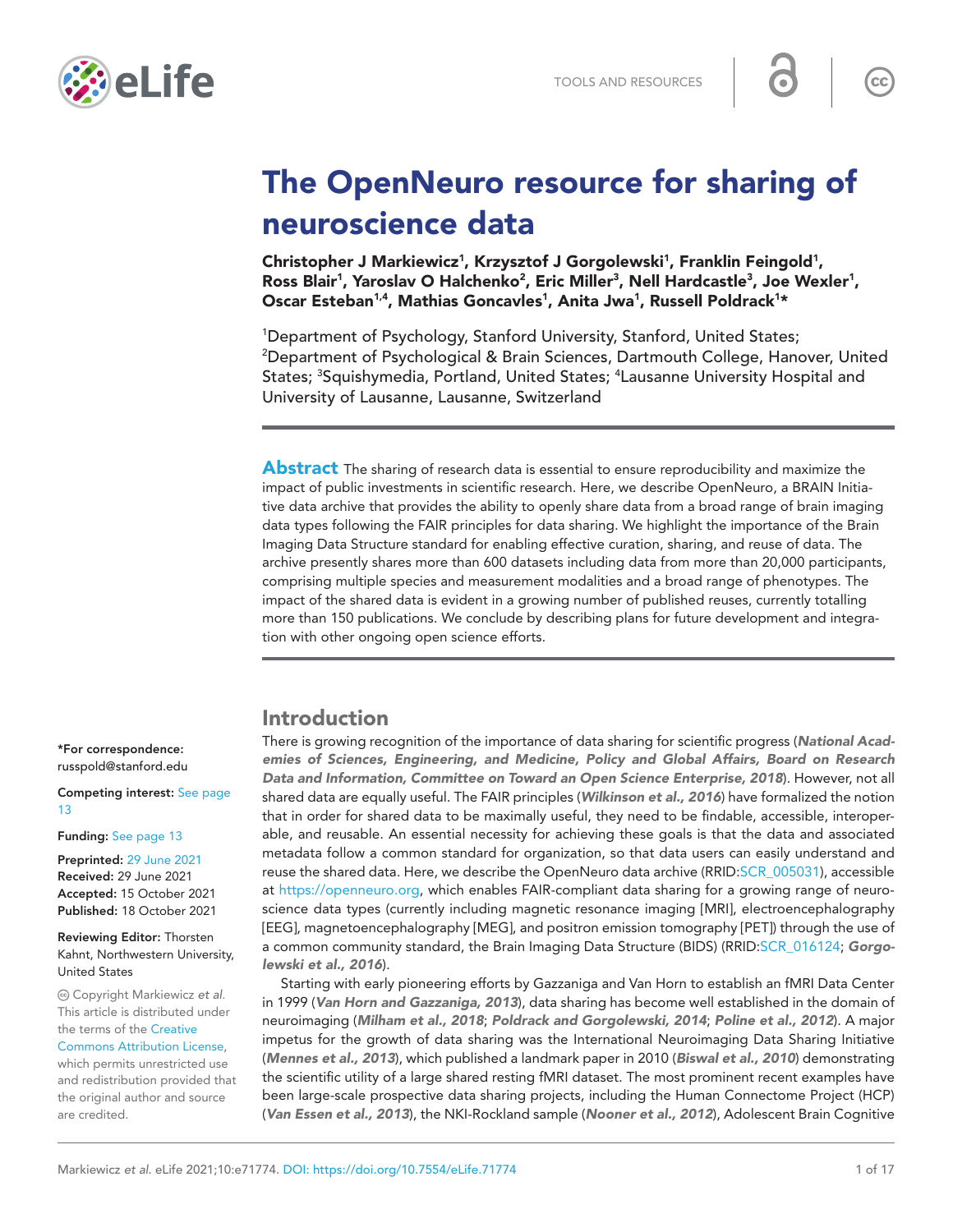Development study (*[Casey et al., 2018](#page-15-1)*), and the UK Biobank (*[Littlejohns et al., 2020](#page-16-3)*). These datasets have provided immense value to the field and have strongly demonstrated the utility of shared data. However, their scientific scope is necessarily limited, given that each dataset includes only a limited number of imaging tasks and measurement types. Beyond these large focused data sharing projects, there is a 'long tail' of smaller neuroimaging datasets that have been collected in service of specific research questions. Making these available is essential to ensure reproducibility as well as to allow aggregation across many different types of measurements in service of novel scientific questions. The OpenNeuro archive addresses this challenge by providing researchers with the ability to easily share a broad range of neuroimaging data types in a way that adheres to the FAIR principles.

### Goals and principles

The OpenNeuro archive evolved from the OpenfMRI archive (*[Poldrack et al., 2013](#page-17-4)*), which was focused solely on the sharing of task-based human fMRI data. Some of the principles behind Open-Neuro were inherited from OpenfMRI, whereas others grew out of our experiences in that project as well as from new developments in the domain of open science.

### Minimal restrictions on sharing

There is a range of restrictiveness across data archives with regard to their data use agreements (*[Jwa and Poldrack, 2021](#page-16-4)*). At one end of the spectrum are highly restricted databases such as the Alzheimer's Disease Neuroimaging Initiative, which requires researchers to submit their scientific question for review and requires the consortium to be included as a corporate author on any publications. OpenNeuro represents the other pole of restrictiveness, by releasing data (by default) under a Creative Commons Zero (CC0) Public Domain Dedication which places no restrictions on who can use the data or what can be done with them. While not legally required, researchers using the data are expected to abide by community norms and cite the data following the guidelines included within each dataset. The primary motivation for this policy is that it makes the data maximally accessible to the largest possible number of researchers and citizen-scientists.

### Standards-focused data sharing

To ensure the utility of shared data for the purposes of efficient discovery, reuse, and reproducibility, standards are required for data and metadata organization. These standards make the structure of the data clear to users and thus reduce the need for support by data owners and curation by repository owners, as well as enabling automated QA, preprocessing, and analytics. Unfortunately, most prior data sharing projects have relied upon custom organizational schemes, which can lead to misunderstanding and can also require substantial reorganization to adapt to common analysis workflows. The need for a clearly defined standard for neuroimaging data emerged from our experiences in the OpenfMRI project; while the repository had developed a custom scheme for data organization and file naming, this scheme was ad hoc and limited in its coverage, and datasets often required substantial manual curation (involving laborious interaction with data owners). In addition, there was no way to directly validate whether a particular dataset met the standard.

For these reasons, we focused at the outset of the OpenNeuro project on developing a more robust data organization standard that could be implemented in an automated validator. We engaged a large group of researchers from the neuroimaging community to establish a standard that ultimately became the BIDS (*[Gorgolewski et al., 2016](#page-16-0)*), which is now a highly successful community standard for a broad and growing range of neuroimaging data types. BIDS defines a set of schemas for file and folder organization and naming, along with a schema for metadata organization. The framework was inspired by the existing data organization frameworks used in many research laboratories, so that transitioning to the standard is relatively easy for most researchers. One of the important features of BIDS is its extensibility; using a scheme inspired by open-source software projects, community members can propose extensions to BIDS that encompass new data types. To date, modality extensions include MEG (*[Niso et al., 2018](#page-17-5)*), scalp EEG (*[Pernet et al., 2019](#page-17-6)*), intracranial EEG (*[Holdgraf et al., 2019](#page-16-5)*), PET (*[Norgaard et al., 2021](#page-17-7)*), and arterial spin labeling MRI. In addition to standards for raw data, the BIDS community has also developed a standard for the organization of the outputs of processing operations (known as 'BIDS Derivatives'), providing a framework for sharing processed as well as raw data.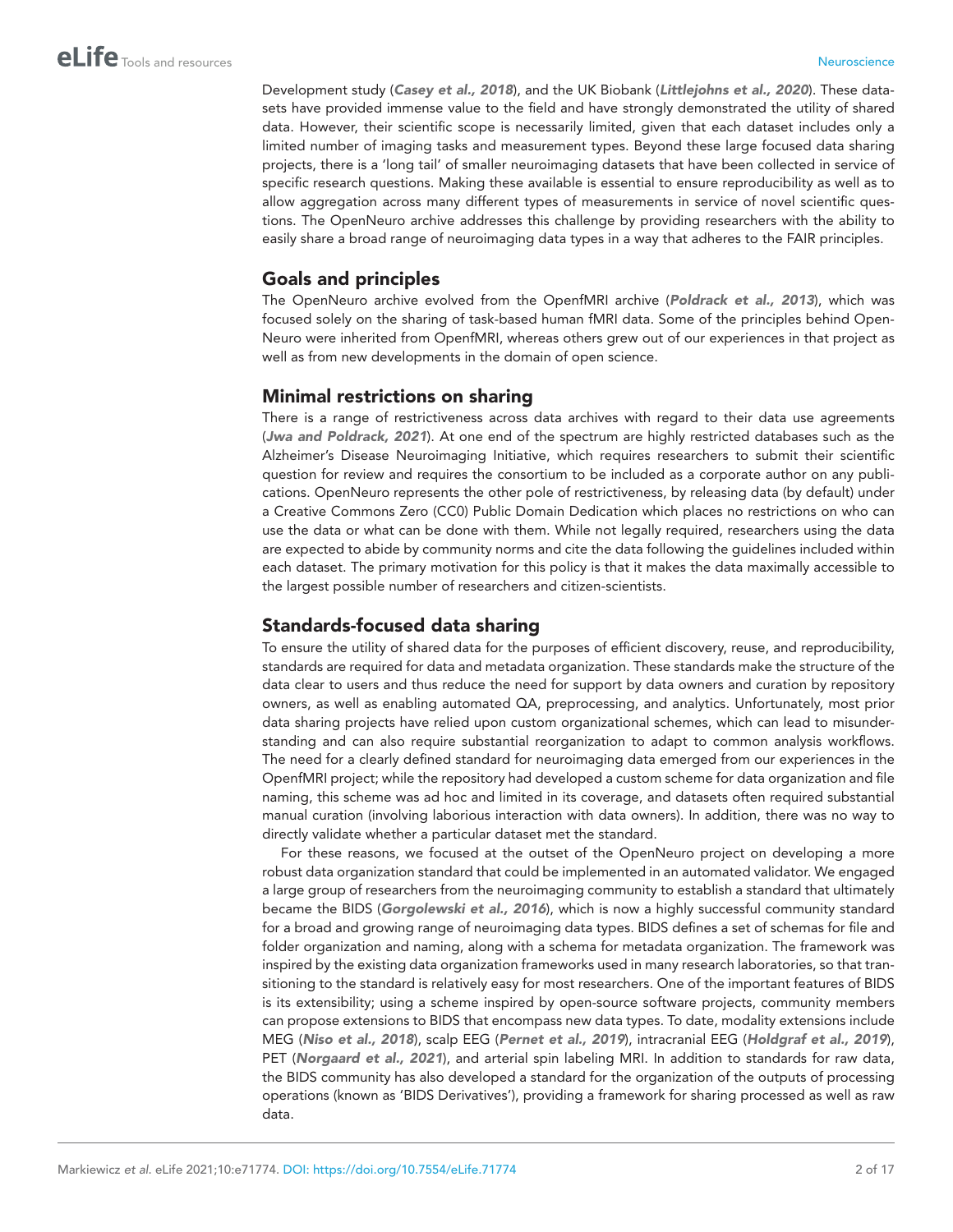While BIDS and OpenNeuro are now independent projects, there is a strongly synergistic relationship. All data uploaded to OpenNeuro must first pass a BIDS validation step, such that all data in OpenNeuro are compliant with the BIDS specifications at upload time. Conversely, the OpenNeuro team has made substantial contributions to the BIDS standard and validator. The BIDS standard has been remarkably successful, with tens of thousands of datasets now available in the format, including but not limited to those contained in the OpenNeuro database. As a consequence, this model maximizes compatibility with processing and analysis tools (*[Gorgolewski et al., 2017](#page-16-6)*), but more importantly, it effectively minimizes the potential for data misinterpretation (e.g., when owner and reuser have slightly different definitions of a critical acquisition parameter). Through the adoption of BIDS, OpenNeuro has moved away from project- or database-specific data structures designed by the owner or the distributor (as used in earlier projects such as OpenfMRI and HCP) and toward a uniform and unambiguous representation model agreed upon by the research community prior to sharing and reuse.

### FAIR sharing

The FAIR principles (*[Wilkinson et al., 2016](#page-18-0)*) have provided an important framework to guide the development and assessment of open data resources. OpenNeuro implements each of these principles.

Findable: Each dataset within OpenNeuro is associated with metadata, both directly from the BIDS dataset along with additional dataset-level metadata provided by the submitter at time of submission. Both data and metadata are assigned a persistent unique identifier (Digital Object Identifier [DOI]). Within the repository, a machine-readable summary of BIDS metadata is collected by the BIDS validator and indexed with an ElasticSearch mapping. In addition, dataset-level metadata are exposed according to the [schema.org](https://schema.org/) standard, which allows indexing by external resources such as Google Dataset Search.

Accessible: Data and metadata can be retrieved using a number of access methods (directly from Amazon S3, using the OpenNeuro command line tool, or using DataLad) via standard protocols (http/ https). Metadata are also accessible programmatically via a web API. Metadata remain available even in the case that data must be removed (e.g., in cases of human subjects concerns). No authentication is necessary to access the data.

Interoperable: The data and metadata use the BIDS standard to ensure accessible representation and interoperation with analysis workflows, such as BIDS Apps (*[Gorgolewski et al., 2017](#page-16-6)*). Ongoing work is extending the metadata representation to use richer formats and to link to relevant FAIR ontologies or vocabularies.

Reusable: The data are released with a clear data use agreement (currently defaulting to a CC0 public domain dedication). Through use of the BIDS standard, the data and metadata are consistent with community standards in the field.

### Data versioning and preservation

OpenNeuro keeps track of all changes in stored datasets and allows researchers to unambiguously report the exact version of the data used for any analysis. OpenNeuro preserves all versions of the data through the creation of 'snapshots' that unequivocally point to one specific point in the lifetime of a dataset. Data management and snapshots are supported by DataLad (RRID: SCR\_003931; *[Halchenko et al., 2021](#page-16-7)*), a free and open-source distributed data management system (*[Hanke et al.,](#page-16-8)  [2021](#page-16-8)*).

### Protecting privacy and confidentiality of data

There is a direct relationship in data sharing between the openness of the data and their reuse potential; all else being equal, data that are more easily or openly available will be more easily and readily reused. However, all else is not equal, as openness raises concern regarding risks to subject privacy and confidentiality of data in human subjects research. Researchers are ethically bound to both minimize the risks to their research participants (including risks to confidentiality) and to maximize the benefits of their participation (United States. National Commission for the *[States, 1978](#page-17-8)*). Because sharing of data will necessarily increase the potential utility of the data, researchers are ethically bound to share human subject data unless the benefits of sharing are outweighed by risks to the participant (*[Brake](#page-15-2)[wood and Poldrack, 2013](#page-15-2)*).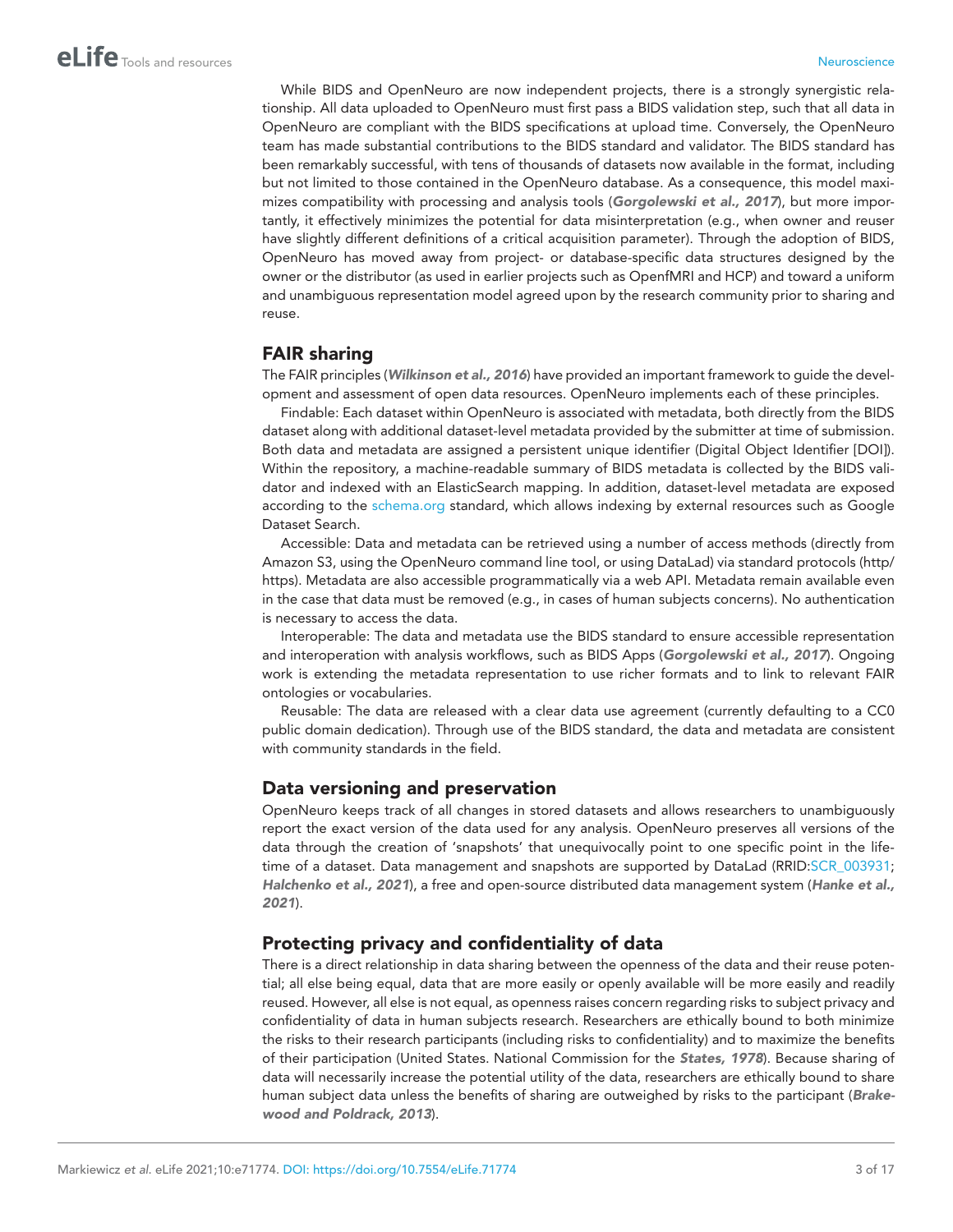In general, risks to data privacy and confidentiality are addressed through deidentification of the data to be shared. For example, under the Health Insurance Portability and Accountability Act of 1996 (HIPAA) in the United States, deidentification can be achieved through the removal of any of 18 personal identifiers, unless the researcher has knowledge that the remaining data could be re-identified (known as the 'safe harbor' method). With regard to neuroimaging data, a particularly challenging feature is the facial structure that is present in some forms of imaging data, such as structural MRI images. It is often possible to reconstruct facial structures from these images, and there are proofs of concept that such data could be used to re-identify individuals from photographic databases (*[Schwarz](#page-17-9) [et al., 2019](#page-17-9)*). It is thus essential to remove any image features that could be used to reconstruct facial structure (*[Bischoff-Grethe et al., 2007](#page-15-3)*). For this reason, all MRI data shared through OpenNeuro must have facial features removed prior to upload, in addition to the 18 personal identifiers outlined by HIPAA. An exception is provided in cases where an investigator has explicit permission to openly share the data without defacing, usually when the data are collected by the investigator themself. At present, data are examined by a human curator to ensure that this requirement has been met. In the future, we plan to deploy an automated face detection tool (*[Bansal et al., 2020](#page-15-4)*) to detect any uploads that inadvertently contain facial features.

Truly informed consent requires that subjects be made aware that their data may be shared publicly, and that confidentiality cannot be absolutely guaranteed in the future. For this reason, we recommend that researchers planning to share their data via OpenNeuro use a consent form based on the Open Brain Consent (*[Bannier et al., 2021](#page-15-5)*), which includes language that ensures subject awareness of the intent to share and its potential impact on the risk of participating. Of note, the Open Brain Consent has recently been adapted to include a data usage agreement that accommodates the European Union's General Data Protection Regulation (GDPR 2016/679); however, data collected in countries covered by GDPR cannot be shared through OpenNeuro at present due to the requirement for restrictive data use agreements that are not currently supported by OpenNeuro.

#### Open source

The entirety of the code for OpenNeuro is available under a permissive open-source software license (MIT License) at [https://github.com/OpenNeuroOrg/openneuro.](https://github.com/OpenNeuroOrg/openneuro) This enables any researcher who wishes to reuse part or all of the code or to run their own instance of the platform.

#### Data submission and access

*[Figure 1](#page-6-0)* outlines the steps required for sharing a dataset using OpenNeuro. Once shared, data can be accessed by several available mechanisms.

Web download: Each snapshot is associated with a link that provides immediate downloading of the dataset.

DataLad. DataLad (*[Halchenko et al., 2016](#page-16-9)*) is a decentralized data management system built on top of git and git-annex. Through DataLad, researchers may install a complete copy of a dataset, while deferring the retrieval of file contents until needed, permitting lightweight views of large datasets. OpenNeuro's versioned snapshots are implemented as git tags, which allows specific versions to be easily retrieved or compared. The decentralized protocol also allows mirrors of the datasets to be hosted on GitHub and [https://datasets.datalad.org,](https://datasets.datalad.org) ensuring access during service interruptions of the OpenNeuro website.

OpenNeuro command line tool: The OpenNeuro command line tool provides access to the latest snapshot of all datasets, and is generally more stable than browser downloads for large datasets.

Amazon S3: The latest snapshot as well as all previous versions of a dataset may be fetched using the Amazon Web Services (AWS) clients or directly via https.

#### User support

Support for individual datasets: Data users sometimes have questions regarding particular datasets. In order to facilitate discussion of these issues and to make those discussions available to the entire community, a discussion forum is provided on each dataset page. The dataset owner is automatically notified by email of any questions that are posted. In addition, users can 'follow' a dataset of interest and receive notifications of any comments posted to the dataset.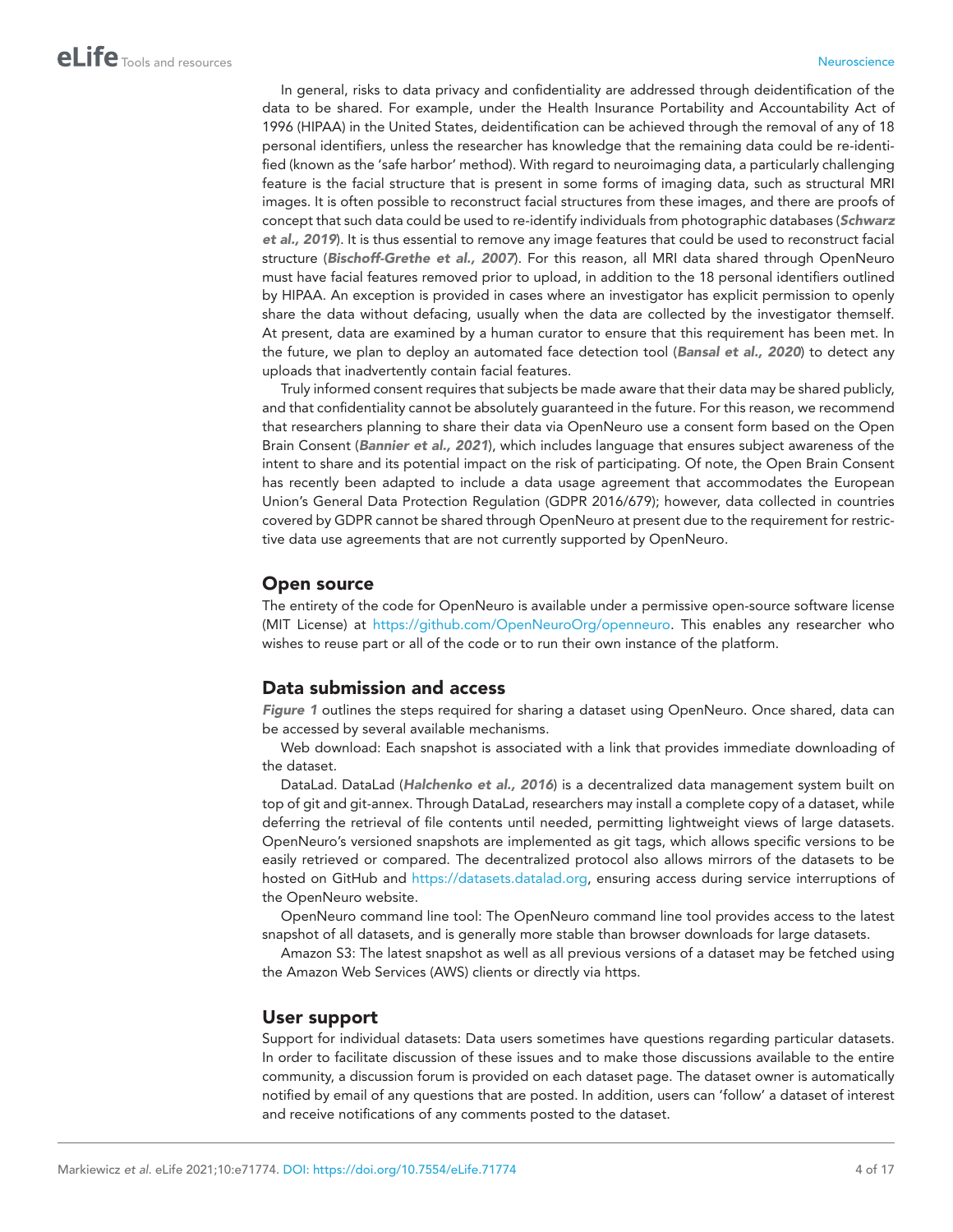| <b>Authentication</b><br>User signs in via Google, ORCID, or API Key                                                                                            |             |
|-----------------------------------------------------------------------------------------------------------------------------------------------------------------|-------------|
| <b>Validation</b><br>Browser-based validation of dataset's BIDS Standard compliance                                                                             |             |
| <b>Metadata Submission</b><br>Submitter provides metadata for datasets (e.g., publications)                                                                     | $\langle$ / |
| <b>Terms Acceptance</b><br>Submitter agrees to sharing terms: rights/permissions to share, data are<br>deidentified/defaced, CC0 licensing, not subject to GDPR | မှ          |
| <b>Upload</b><br>Data may be uploaded via website or command line                                                                                               |             |
| <b>Snapshot Creation</b><br>A version of the data is frozen and a DOI assigned                                                                                  |             |
| <b>Publication</b>                                                                                                                                              |             |

<span id="page-6-0"></span>Figure 1. A schematic overview of the data upload process.

The online version of this article includes the following figure supplement(s) for figure 1:

Figure supplement 1. Word clouds based on Cognitive Atlas terms for psychological concepts (top) and tasks (bottom) identified from titles and README files associated with OpenNeuro datasets.

<span id="page-6-1"></span>Figure supplement 2. Word clouds based on Cognitive Atlas terms for psychological concepts (top) and tasks (bottom) identified from titles and README files associated with OpenNeuro datasets.

> Site support: Two mechanisms are provided for users of the OpenNeuro site to obtain help with site issues. First, a helpdesk is available directly from the site, through which users can submit specific help questions. Second, users are recommended to post general questions to the [Neurostars.org](https://Neurostars.org) question and answer forum, so that the answers will be available to the entire community.

### Data processing

Data processing was initially envisioned as an incentive for researchers to share their data, and the OpenNeuro site was launched in 2017 with the ability to perform cloud-based data processing using a limited set of analysis workflows. This feature was disabled in 2018, after an overhaul of the site's initial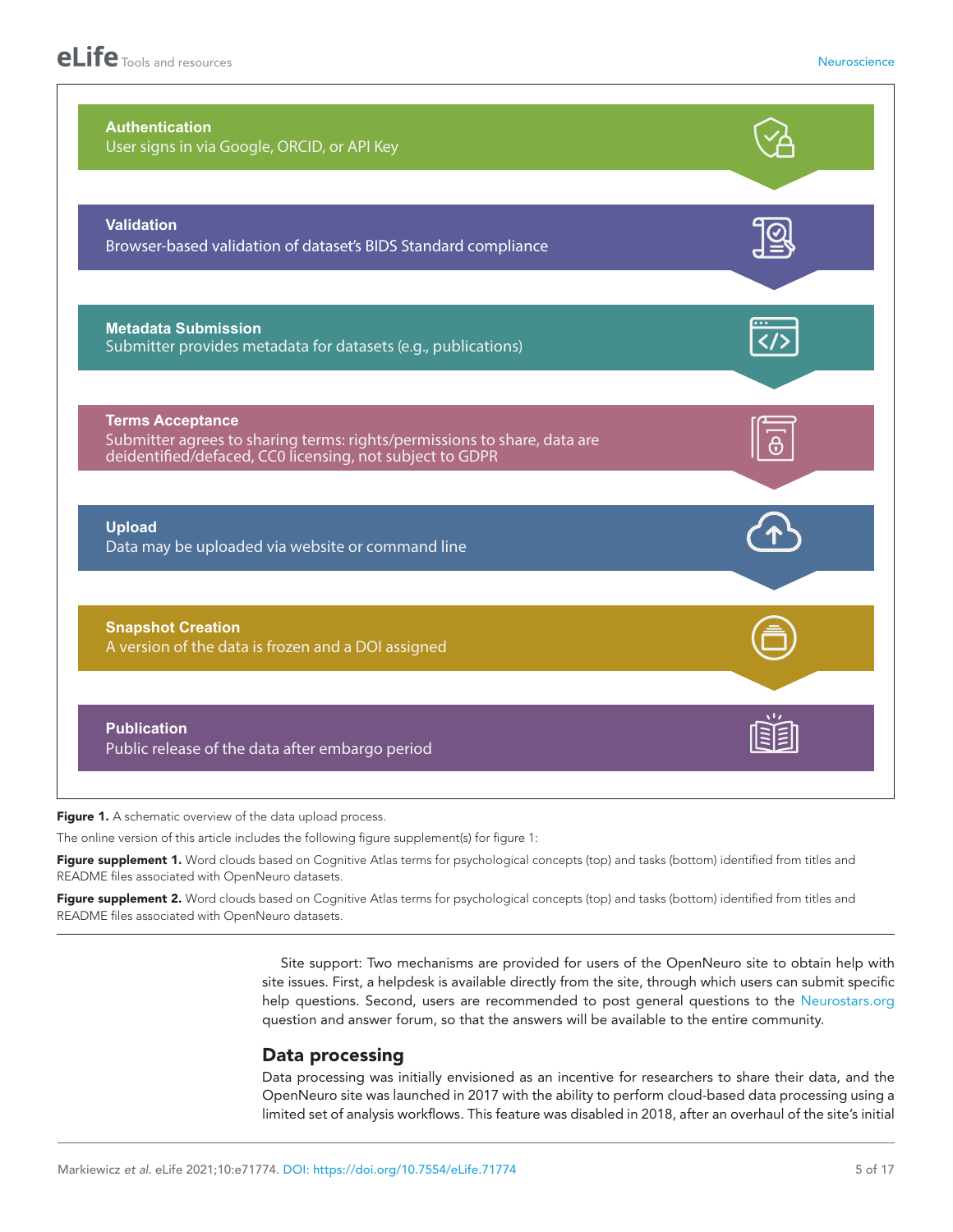

<span id="page-7-0"></span>Figure 2. The volume of data available on OpenNeuro has shown a steady growth since its opening started operations in 2017. Shown are figures from July 2018, when all data were migrated to a new DataLad storage backend, through the present date. The green line illustrates the cumulative growth in total number of datasets, and the red line shows the aggregate of subjects (in thousands).

> storage infrastructure. At that time, we determined that it would be preferable to collaborate with an existing platform dedicated to cloud processing rather than rebuilding our own execution platform. At present, OpenNeuro has partnered with the [Brainlife.io](https://brainlife.io/) platform (RRID:[SCR\\_020940](https://identifiers.org/RRID/RRID:SCR_020940)), which provides a large set of cloud-based neuroimaging workflows for data analysis and visualization. Data hosted on OpenNeuro can be easily imported into Brainlife for analysis, and more than 400 OpenNeuro datasets

are cached for quick access; in the first 6 months of 2021, more than 700 analyses were performed on these datasets. In the future we plan to partner with additional platforms, including the NEMAR platform for EEG/MEG analysis; the availability of the data via DataLad and Amazon S3 also enables any platform to make the data available to their users without requiring any agreement or effort from OpenNeuro.

### **Results**

### Usage and impact

The OpenNeuro site was launched in June 2017, and was originally seeded with all of the datasets previously shared through OpenfMRI, after converting them to the BIDS standard. All data presented below are current as of October <span id="page-7-1"></span>Table 1. Number of datasets by imaging modality; additional modalities present in fewer than three datasets are not included here.

| Number of<br>datasets |
|-----------------------|
| 501                   |
| 445                   |
| 81                    |
| 53                    |
| 23                    |
| 10                    |
| 8                     |
| 3                     |
|                       |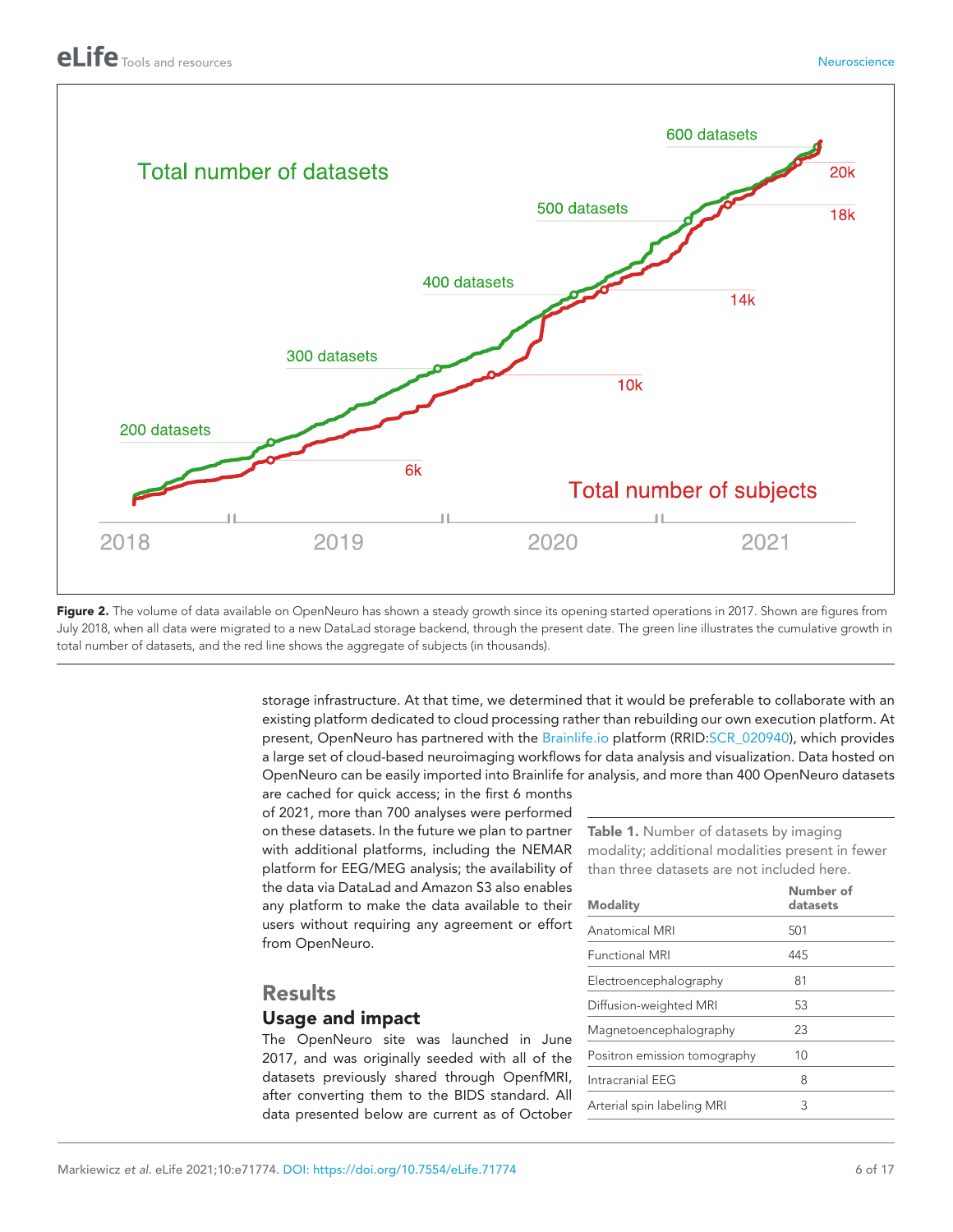9, 2021. The database contains 604 datasets comprising data from 20,989 individual participants. *[Figure 2](#page-7-0)* shows cumulative figures for numbers of datasets and subjects since 2018, demonstrating sustained and continual growth in the archive since its inception.

The overwhelming majority of datasets are from humans (574 datasets, 95%), with a small but growing number of nonhuman species including mouse (17 datasets), rat (6 datasets), nonhuman primates (2 datasets), dogs (1 dataset), and juvenile pigs (1 dataset). *[Table 1](#page-7-1)* presents data for the prevalence of different modalities; while the majority of datasets include some form of MRI data, other supported modalities are present including electrophysiological measures and PET.

OpenNeuro is a recommended data repository for a number of publishers and journals, including Nature Scientific Data, PLOS, eLife, F1000 Research, Gigascience, BioMed Central, American Heart Association, and Wellcome Open Research. The database contains 407 DOIs for publications associated with datasets (including both primary scientific publications and data descriptors).

### Multiple dimensions of 'big data'

Discussions of 'big data' in neuroimaging (*[Poldrack and Gorgolewski, 2014](#page-17-1)*; *[Smith and Nichols,](#page-17-10) [2018](#page-17-10)*) have largely focused on datasets including large numbers of individuals. While these analyses are essential for robust population inference, it is also important to recognize that large numbers of subjects are only one dimension over which a neuroimaging dataset can be 'big'. Here, we will define the number of subjects as the 'width' of the dataset, the number of different phenotypes measured for each individual as the 'breadth' of the dataset, and the number of measurements per individual as the 'depth' of the dataset.

The OpenNeuro database is distinguished by sharing datasets that are extensive along each of these dimensions (see *[Figure 3](#page-9-0)*). With regard to width, the median dataset size is 23 subjects, with 31 studies having sample sizes larger than 100, and a maximum sample size of 928. With regard to breadth, notable datasets include the BOLD5000 dataset (*[Chang et al., 2019](#page-15-6)*), which includes data from subjects viewing a total of 5000 natural images; the Individual Brain Charting dataset (*[Pinho](#page-17-11) [et al., 2020](#page-17-11)*; *[Pinho et al., 2018](#page-17-12)*), which includes data from individuals each completing 24 different tasks, and the Multidomain Task Battery dataset (*[King et al., 2019](#page-16-10)*), which includes data from individuals each completing 26 tasks. With regard to depth, the database currently includes the MyConnectome dataset (*[Poldrack et al., 2015](#page-17-13)*), which includes extensive task, resting, and diffusion MRI data from more than 100 sessions for a single individual; the Midnight Scan Club dataset (*[Gordon et al.,](#page-16-11)  [2017](#page-16-11)*), which includes extensive task and resting fMRI data from 10 individuals; and a number of other dense scanning datasets (*[Gonzalez-Castillo et al., 2015](#page-15-7)*; *[Newbold et al., 2020](#page-17-14)*; *[Salehi et al., 2020](#page-17-15)*).

Another unique feature of OpenNeuro is the breadth of phenotypes across datasets. To further characterize this, we searched the text associated with OpenNeuro datasets to identify terms related to psychological concepts and tasks as defined in the Cognitive Atlas ontology (*[Poldrack et al.,](#page-17-16)  [2011](#page-17-16)*). Word clouds showing the top terms identified in this analysis are shown in *[Figure 1—figure](#page-6-1)  [supplement 2](#page-6-1)*. This analysis shows a broad range of tasks and concepts associated with these datasets, highlighting the substantial conceptual and methodological breadth of the archive.

#### Data reuse

OpenNeuro has distributed a substantial amount of data; from May 2020 through April 2021, a total of 406 terabytes of data were distributed. Because data reuse is not directly measurable, we utilize published reuse of the shared data as a proxy. To identify published reuses of OpenNeuro data, we used Google Scholar and CrossRef to identify potential reuses, and then manually examined them to confirm that they were a legitimate reuse (as opposed to a primary publication of the data or data descriptor); note that this is an underestimate since many papers during this period reported analyses of data downloaded from OpenfMRI, which would not have been identified in our searches. We identified 165 publications that reused OpenNeuro datasets; this showed a sharp increase over time (see *[Figure 4](#page-10-0)*). Of these publications, 112 were journal or conference papers, 42 were preprints, and 11 were other types of publications (such as theses or project reports). A total of 111 OpenNeuro datasets were reused at least once, with the most popular dataset (*[Poldrack et al., 2016](#page-17-17)*) appearing in 28 published reuses. A significant number of publications reused multiple datasets; 31 of the 165 papers reused at least two datasets, with a maximum of 40 datasets reused (*[Esteban et al., 2019](#page-15-8)*). Collecting these data from scratch would have required more than 21,000 individual subject visits; at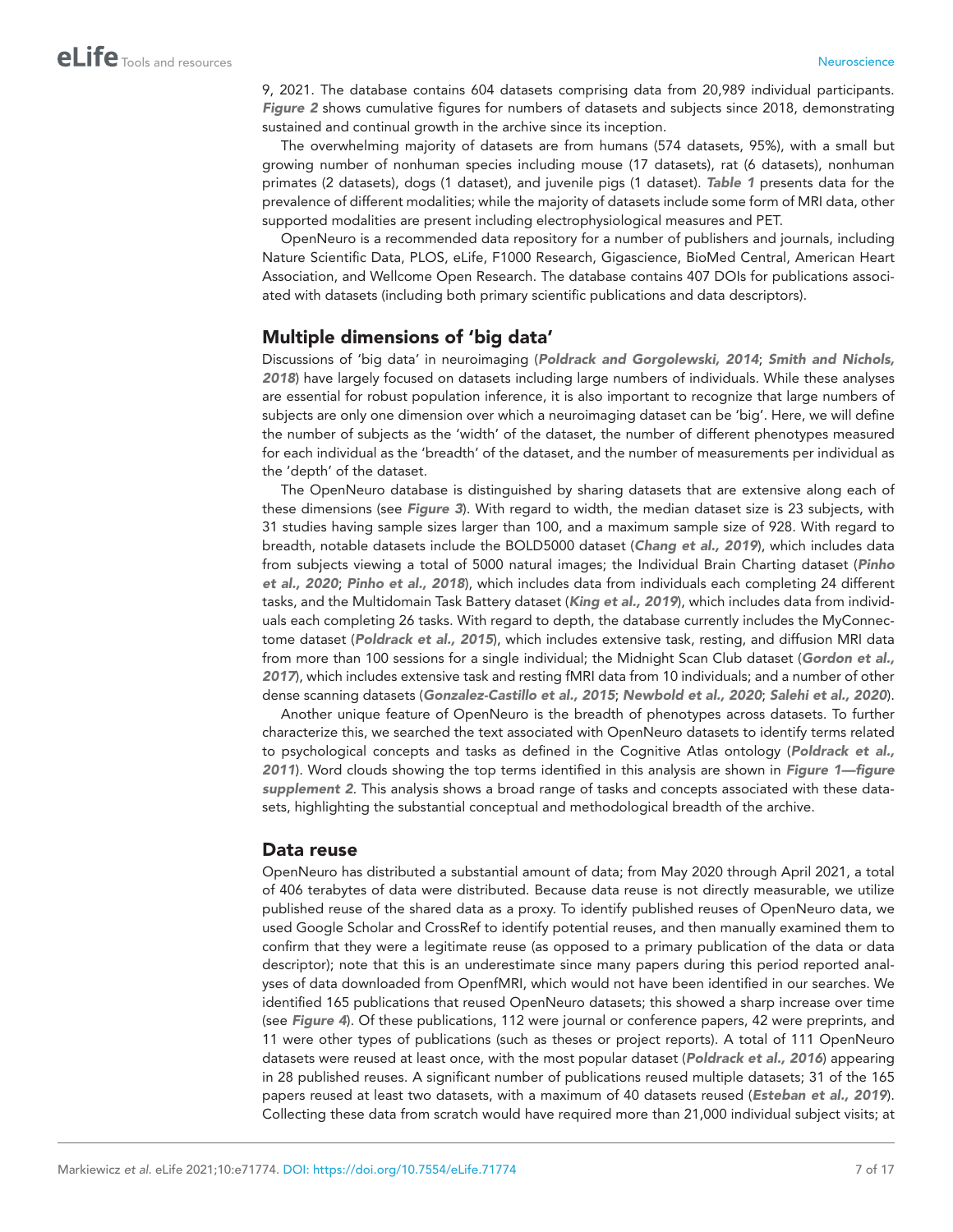

<span id="page-9-0"></span>Figure 3. OpenNeuro datasets vary substantially in number of participants (X axis), number of sessions per participant (Y axis), and number of tasks per participant (size/color of datapoints); axes are log-scaled for easier visualization. Results are based on metadata derived directly from the 502 OpenNeuro datasets available via DataLad as of 10/9/2021.

> an estimated scanning cost of \$1000/session (based on the conservative cost estimate from *[Milham](#page-16-1)  [et al., 2018](#page-16-1)*), this represents a total data reuse value of nearly 21 million US dollars. These reuses have a total of 1329 citations (according to Google Scholar as of June 15, 2021); the most highly cited reuse (*[Esteban et al., 2019](#page-15-8)*) has more than 500 citations.

> The published reuses of OpenNeuro data span from basic neuroscience to methodological studies and software development. In particular, several studies demonstrate how OpenNeuro data have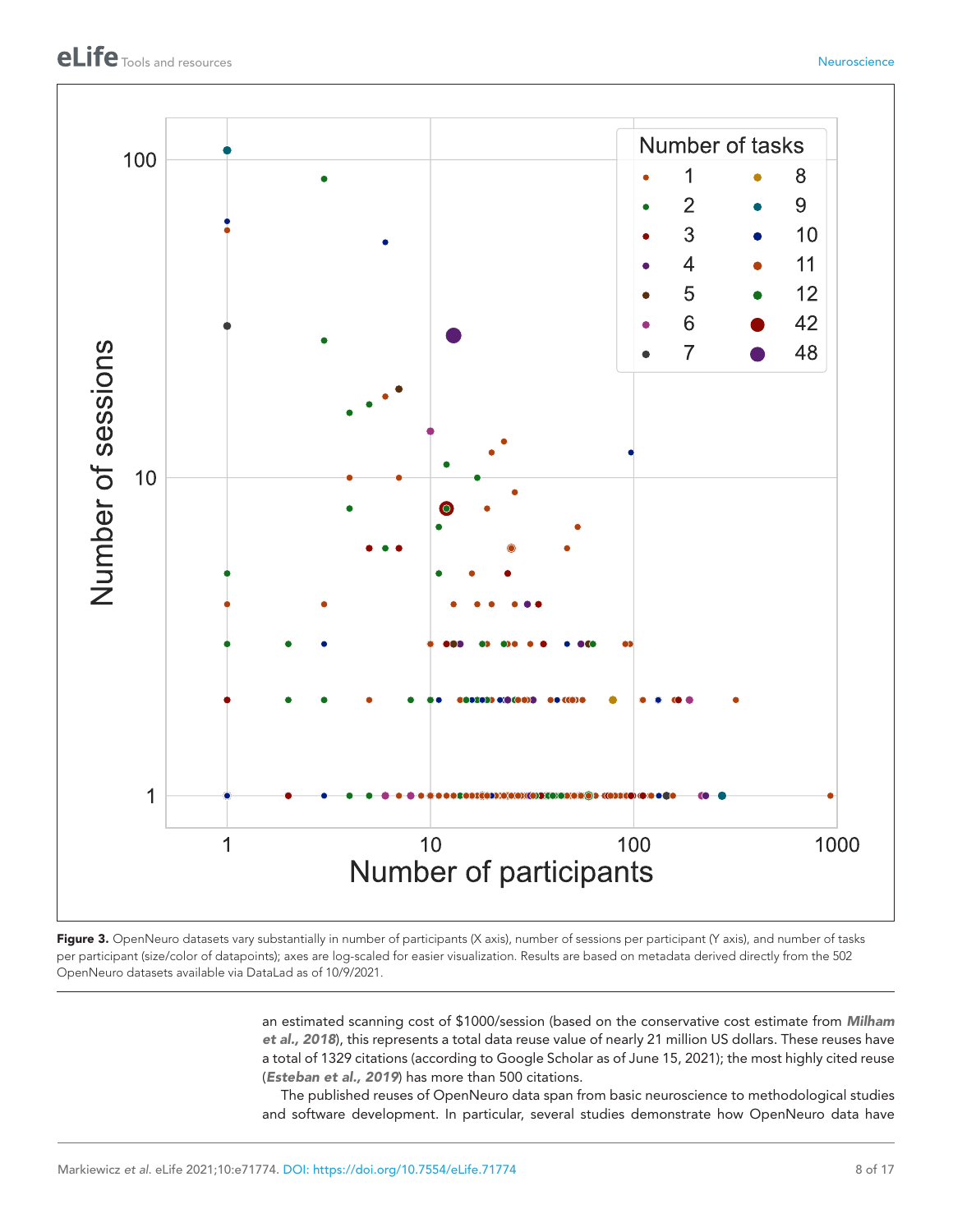

<span id="page-10-0"></span>Figure 4. Published reuses of OpenNeuro datasets, split by the type of reuse. Note that the final bar includes only reuses identified through June 2021.

enabled new insights into brain function. For example, *[Martins et al., 2021](#page-16-12)*, used structural MRI data from several OpenNeuro datasets along with other shared data to examine different patient groups suffering from physical pain or depression. Their analyses demonstrated a specific pattern of anatomical change common to patients with pain syndromes but distinct from depression. This kind of analysis highlights the way in which OpenNeuro enables researchers to combine smaller datasets in order to test hypotheses using convergent data, which can help overcome the confounds and biases present in any particular study as well as increasing statistical power. Other basic neuroscience studies have used OpenNeuro data to model the role of temporal context in forgetting (*[Chien and Honey, 2020](#page-15-9)*), characterize the role of edge communities in brain networks (*[Faskowitz et al., 2020](#page-15-10)*), understand the relationship between functional connectivity and sustained attention (*[Rosenberg et al., 2020](#page-17-18)*), and to demonstrate that functional parcellation changes as a function of task (*[Salehi et al., 2020](#page-17-15)*).

Data from OpenNeuro have been particularly useful for the development of new software tools. *[Esteban et al., 2019](#page-15-8)*, used the breadth and variety of datasets in the archive to assess the robustness of the fMRIPrep preprocessing workflow to many different fMRI datasets, incorporating a total of 40 datasets from OpenNeuro. Importantly, these datasets were used in an iterative manner to improve the robustness of the tool; thus, the breadth of the data were essential both for assessment and for improvement of the tool. Without OpenNeuro (and BIDS), amassing such a large and diverse group of datasets would have required immense efforts to reach out to many different research groups, request their data, and then format the data for common usage, whereas with OpenNeuro the entirety of these datasets can be downloaded automatically within a number of hours, immediately ready for analysis. Other software development projects have taken advantage of some of the particular unique datasets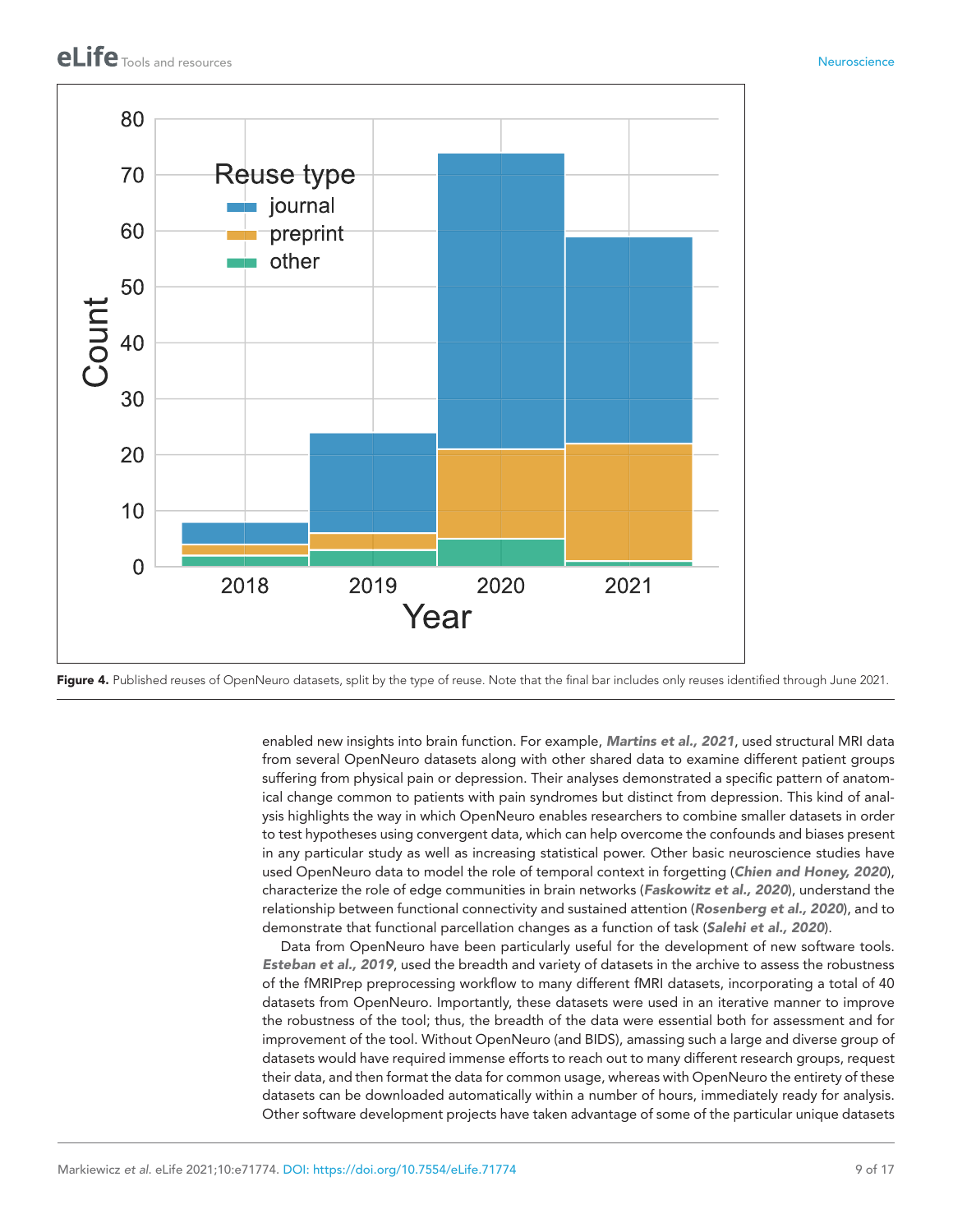in OpenNeuro; for example, *[Takeda et al., 2019](#page-18-3)*, took advantage of a unique dataset that combines EEG, MEG, and MRI data on the same individuals (*[Wakeman and Henson, 2015](#page-18-4)*) to demonstrate the broad range of functions of their VBMEG toolbox. Other software publications using OpenNeuro data include FastSurfer (*[Henschel et al., 2020](#page-16-13)*) for structural MRI analysis, and Brainstorm (*[Tadel et al.,](#page-18-5)  [2019](#page-18-5)*) for MEG/EEG analysis.

The data in OpenNeuro have been particularly useful for methodological researchers. One prominent example was published by *[Bowring et al., 2019](#page-15-11)*, who examined how the use of different analysis software impacted statistical results from fMRI activation analyses. Their study included an in-depth analysis of the publications associated with each of 55 datasets, in order to identify studies with analysis pipelines and activation results that could be easily compared with their multi-platform results. Based on this process, they selected three datasets and processed each using several different analysis pipelines; their results highlighted substantial similarity in unthresholded maps but substantial discordance in thresholded maps, highlighting the need for better understanding of the impact of software packages on statistical results. Another example that would have been challenging to perform without OpenNeuro was published by *[Dadi et al., 2020](#page-15-12)*, who developed a set of functional atlases using 27 datasets. This breadth allowed them to ensure that the specific features of the atlas were not driven by any particular dataset or task. Other examples include studies that used OpenNeuro data to assess the impact of confound regression on fMRI signals and develop new methods for confound modeling (*[Aquino et al., 2020](#page-15-13)*), and to develop and benchmark new methods for multiple comparison correction (*[Spisák et al., 2019](#page-17-19)*).

### **Discussion**

The OpenNeuro data archive plays an important role in advancing neuroscience research and ensuring its reproducibility by enabling the sharing of a broad range of neuroscience data types according to the FAIR principles. Its tight integration with the community-driven BIDS standard enhances the ease of sharing, the reusability of the shared data, and the extensibility of the archive in the future. The shared data have enabled a growing number of publications that provide novel neuroscientific insights, as well as supporting novel methodological advances and software development.

### Lessons learned

The experiences of our group in developing the OpenNeuro project have provided a number of lessons that may be useful more generally for researchers interested in establishing a culture of data sharing within their scientific subdomain.

Foremost, we have found that the use of a common community-driven format for data organization is essential to effective sharing. In our case, the BIDS standard has enabled data owners to easily share a growing range of data types (through the use of client-side validator), and has enabled researchers to easily reuse the data. Because any dataset that passes the validator can be shared, the community's efforts on extending the standard (which are implemented in the validator) has provided a steady stream of additions to the types of data that OpenNeuro can share. Another important point is that data sharing does not only include sharing with other researchers, but also with one's own research group in the future; thus, the use of a well-structured data standard can help researchers ensure that data collected by current lab members can be effectively utilized by other lab members in future, as well as making it easy to share the data beyond one's own lab. On the flipside, we continue to see that conversion of data into the BIDS standard remains a stumbling block for many researchers; the continued development of conversion tools is necessary to support these researchers.

Second, we have found that 'it takes an ecosystem' to make data sharing successful. OpenNeuro is only one of the data sharing projects within the field of neuroimaging, and each of the projects has its own particular features and advantages, but together these projects have increasingly led the field to view data sharing as a net positive for our field. In addition, the availability of these data resources has allowed others to build projects that support new mechanisms for data representation and distribution (such as the DataLad project) and new platforms for analysis (such as [Brainlife.io](https://brainlife.io/)). Together, these tools have provided researchers with additional incentives to share their data via OpenNeuro through its deep integration with those projects. While we believe that sharing is most effective when it is most open, we also realize that some researchers will be unable to share their data on OpenNeuro for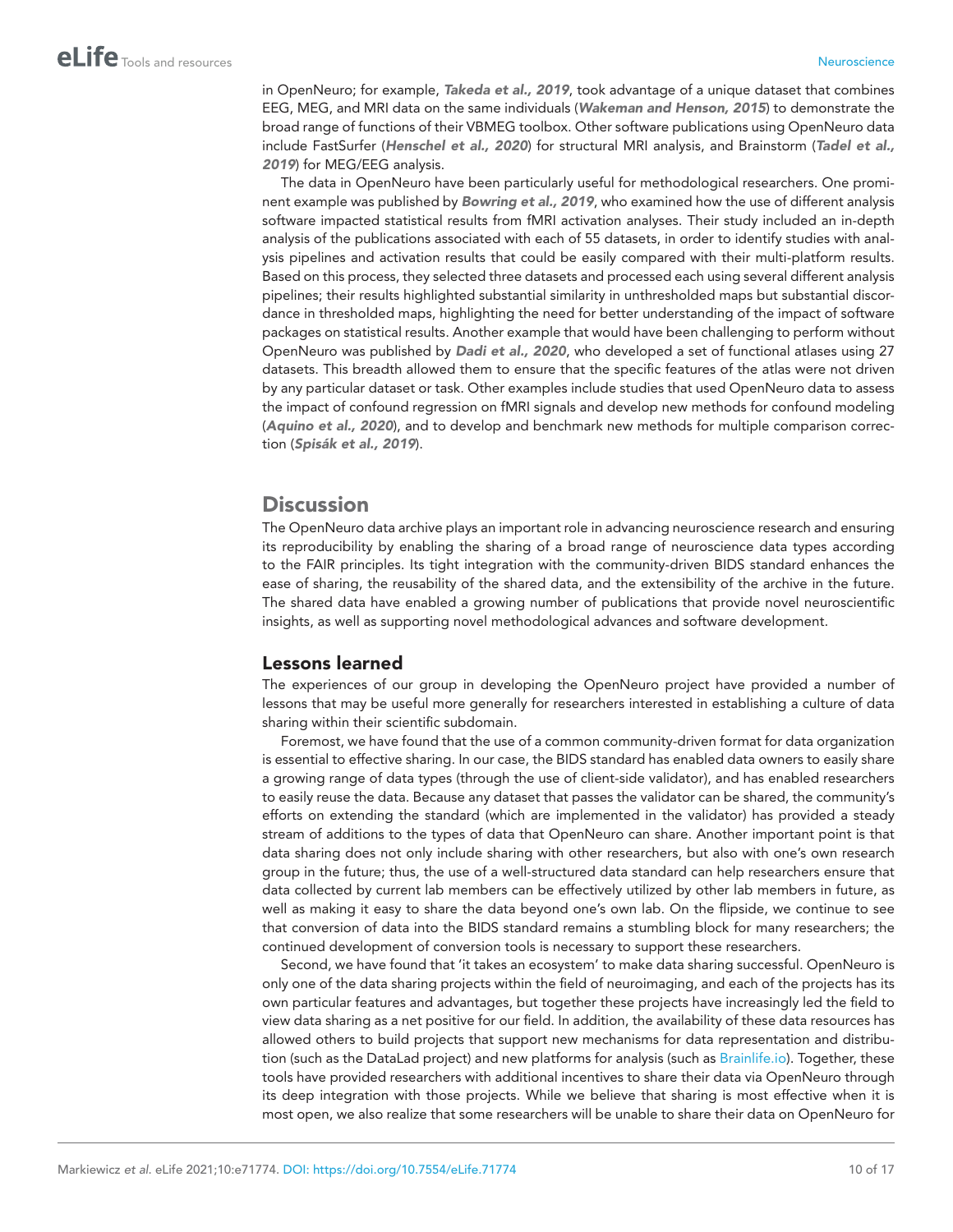ethical or regulatory reasons; for this reason, we believe that a variety of data sharing resources that vary in their sharing policies (*[Jwa and Poldrack, 2021](#page-16-4)*) will remain essential to support the broadest possible degree of data sharing.

Finally, we would highlight the importance of domain-specific data repositories that support a particular research community. All of the sharing activities accomplished using OpenNeuro could in principle have been accomplished using more general data sharing repositories (such as Figshare or Dryad). A unique benefit of OpenNeuro has been in making a large number of datasets easily findable by researchers, rather than requiring a trawl through a much larger body of datasets to find ones that are relevant. By developing upload and download systems that are tailored for imaging data, OpenNeuro has also greatly lowered the barrier to sharing and reusing data. These benefits argue for the continued need for domain-specific data sharing projects designed in close consultation with researchers in the area. Domain specificity has also allowed OpenNeuro to nurture a community around the resource. Through our social media presence, we have engaged the community with regular blog posts that highlight the most open and sharing labs over the previous 6 months to promote more social incentives to sharing.

#### Long-term sustainability

A continual challenge for any investigator-initiated data repository is the long-term sustainability of the archive, in order to ensure researchers' trust in the platform (*[Lin et al., 2020](#page-16-14)*). The ongoing costs of running a repository are substantial, primarily due to the continuing cost of technological upkeep of a web platform with regard to security and stability, as well as the ongoing costs of storage and bandwidth on cloud platforms or hardware maintenance when using on-premise computing systems. Performant web applications require the use of cutting-edge software tools, which can often become deprecated or unstable over time, leading to substantial technical debt that must be continually addressed to maintain stable and secure operation.

One major challenge for repositories that are reliant upon federal grants is the usual 3-year funding period, in addition to the preference of standard grant mechanisms for funding novel projects rather than ongoing maintenance and operations. One welcome development has been the instigation of longer-term funding for data archives through the US BRAIN Initiative (*[Koroshetz et al., 2018](#page-16-15)*), which has explicitly dedicated funding to the development and long-term sustainability of data archives for neuroscience data. These renewable 5-year grants (of which OpenNeuro is one of the recipients) provide a much-needed longer-term funding source for data repositories.

Another resource for longer-term sustainability is institutional data repositories, which are increasingly available at many universities. OpenNeuro is working with the Stanford Digital Repository to develop a plan to deposit all raw datasets within the university's archive, which would provide a digital backstop to the archive's cloud storage.

OpenNeuro has also been fortunate to be part of the Amazon Public Datasets project [\(https://](https://registry.opendata.aws/openneuro/) [registry.opendata.aws/openneuro/\)](https://registry.opendata.aws/openneuro/), which has provided free data storage and bandwidth for the openly available datasets in the OpenNeuro archive.

#### Current limitations and future directions

There are a number of additional features planned for future development. These include:

Enhanced metadata: At present, a limited amount of dataset-level metadata is collected beyond that present within the BIDS metadata. Working with the CEDAR Metadata Center (*[Musen et al.,](#page-16-16) [2015](#page-16-16)*), we plan to add the ability for researchers to enter additional metadata that is linked to standard ontologies, including those being developed for BIDS data in the context of the Neuroimaging Data Model (*[Maumet et al., 2016](#page-16-17)*). These annotations will provide the basis for more powerful queries of the archive.

Sharing of derivatives: At present, OpenNeuro only shares raw data. However, the availability of a BIDS standard for the outputs of data processing (i.e. 'derivative' data) now provides the ability to include derivative data within a BIDS dataset. We plan to enable researchers to share derivatives, for example, allowing the sharing of preprocessed MRI data in addition to raw data. This will greatly enhance the reuse of data by researchers who do not have the resources or expertise to preprocess these complex datasets as well as provide a standard baseline for downstream analyses, reducing the potential effects of analytic flexibility (*[Botvinik-Nezer et al., 2020](#page-15-14)*; *[Bowring et al., 2019](#page-15-11)*).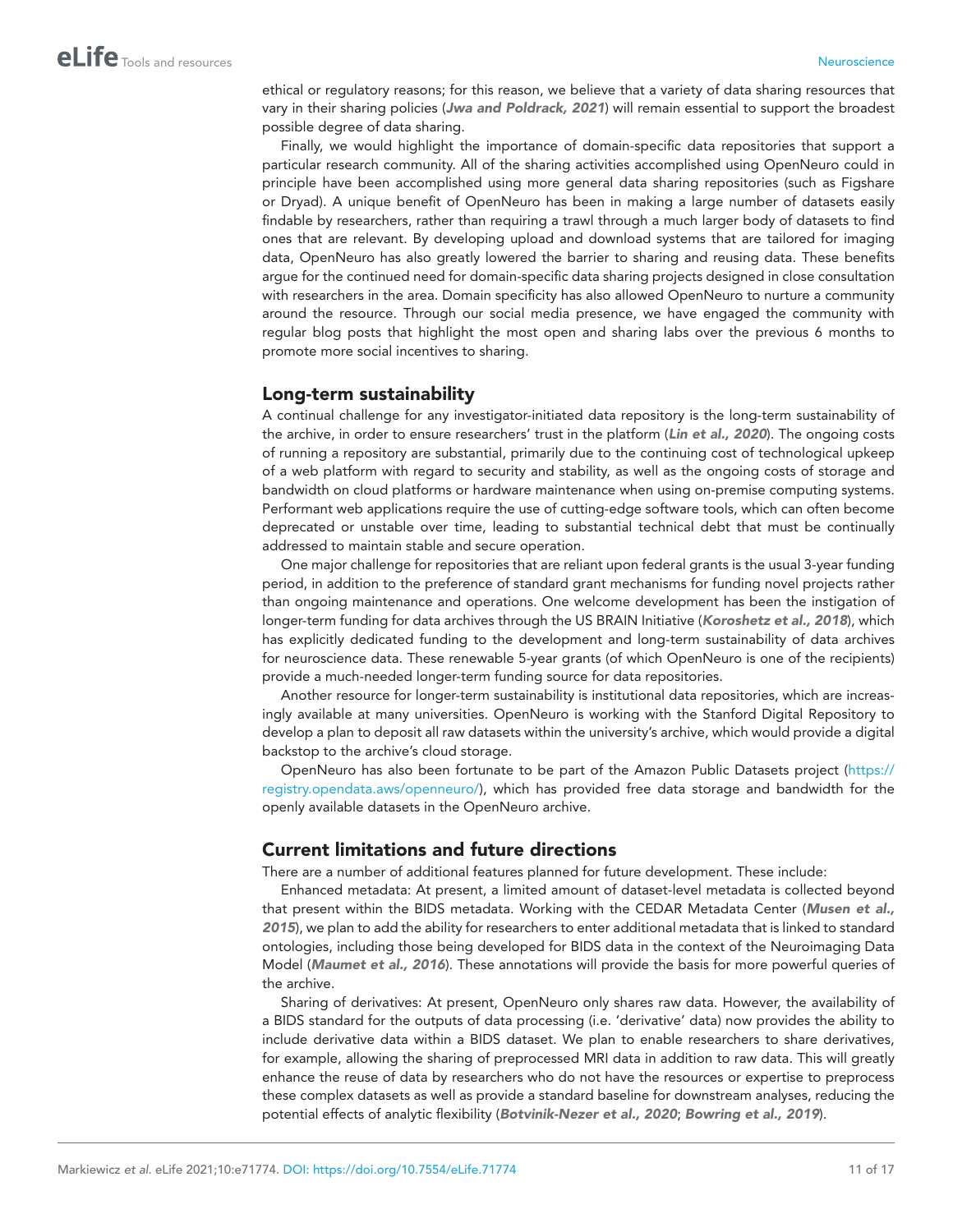Bringing computing to data: The availability of the OpenNeuro data on the AWS allows researchers direct access to computing on the data, but doing so requires a substantial degree of cloud computing expertise. To ease the application of computing to the data, we plan to adapt the DANDI Hub infrastructure developed by the Distributed Archives for Neurophysiology Data Integration (DANDI: <https://www.dandiarchive.org/>), which will allow direct access to the data via a Jupyter notebook.

Beyond MRI data: Driven by the initial seeding of data from OpenfMRI, and reflecting the fact that BIDS was originally MRI-centric, the data currently available from OpenNeuro are heavily skewed toward MRI, and fMRI in particular (*[Table 1](#page-7-1)*). However, BIDS is quickly expanding to other modalities that can readily be uploaded to OpenNeuro, and there has been a rapid increase in sharing of other modalities; for example, more than 60 EEG datasets have been deposited since the publication of the BIDS-EEG standard in 2019 (*[Pernet et al., 2019](#page-17-6)*). This organic expansion beyond MRI will be supported with the necessary adaptations (e.g., online visualization of new modalities) of OpenNeuro's user interface.

### Conclusion

Data sharing ensures the transparency and reproducibility of scientific research, and allows aggregation across datasets that improves statistical power and enables new research questions. The Open-Neuro repository plays a central role in the data sharing ecosystem by promoting maximally open sharing of data, and by enhancing open availability of data from a wide range of datasets spanning. The growth and impact of the repository demonstrate the viability of minimally restrictive sharing, and the importance of common standards such as BIDS for the effective sharing and reuse of data.

### Materials and methods OpenNeuro infrastructure

Code for the OpenNeuro platform is available at (<https://github.com/OpenNeuroOrg/openneuro>). The application utilizes a cloud-based containerized architecture and is built in JavaScript and Python with a MongoDB database for application data storage. OpenNeuro is hosted on AWS using the Kubernetes container orchestration platform. Services are deployed as containers and integrated via a JavaScript GraphQL API gateway and the AWS Application Load Balancer. Several clients access this API, the React website, OpenNeuro command line interface, and an ElasticSearch indexer. Datasets are stored as DataLad repositories and managed by a Python backend service container. Each DataLad repository is assigned to a ZFS pool backed by AWS Elastic Block Store. This allows DataLad versioning and filesystem level access to datasets with existing processing and validation tools. Persistent metadata such as user accounts and permissions are maintained in a MongoDB database. Ephemeral caching is provided by Redis. Search indexes, performance monitoring, and logging are implemented with ElasticSearch. CloudFront is used as a global cache and network to provide global presence.

### Content analysis

Data regarding OpenNeuro contents and usage were current as of October 9, 2021. Code and data needed to execute all analyses and generate all figures are available from [https://doi.org/105281/](https://doi.org/105281/zenodo5559041) [zenodo5559041.](https://doi.org/105281/zenodo5559041)

Reuse analyses: Potential reuses were identified by first searching Google Scholar for the term "OpenNeuro"; note that this will exclude any paper that mention 'OpenfMRI' instead of OpenNeuro, thus the reported results are underestimates of the true impact of the data, given that many of the datasets in OpenNeuro came from OpenfMRI. Papers matching this search were examined manually to confirm that they had reused data; data descriptor papers were excluded from further analysis. Citation counts were obtained from Google Scholar using the Python package 'scholarly'.

Dataset size analyses: Dataset size analyses were performed using DataLad to obtain the full BIDS metadata for the 502 datasets available as of October 9, 2021, and then using PyBIDS (*[Yarkoni et al.,](#page-18-6) [2019](#page-18-6)*) to load the metadata for each dataset.

# Acknowledgements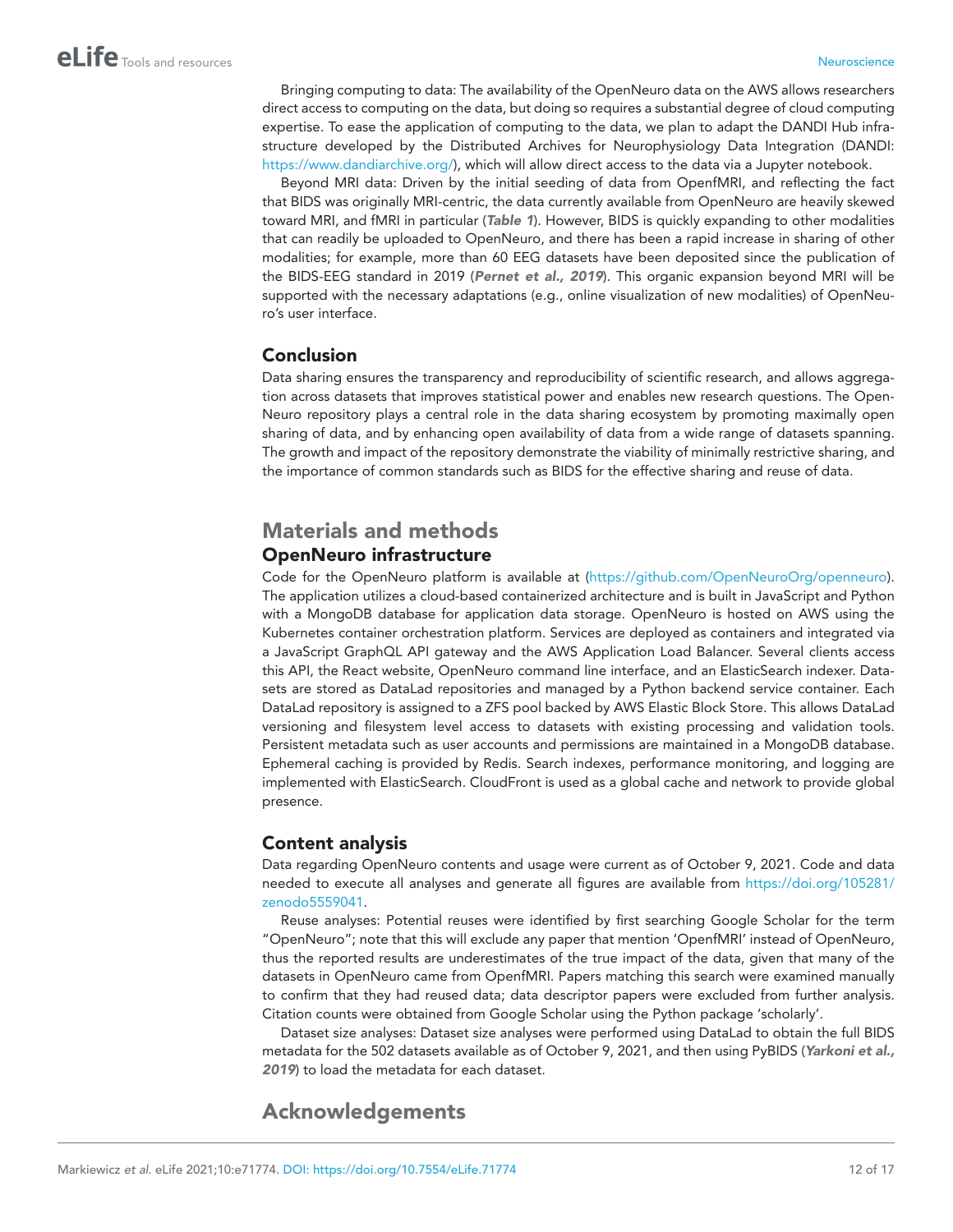The work described here has been supported by the National Institute of Mental Health of the National Institutes of Health under Award Numbers R24MH117179 and R24MH114705. The content is solely the responsibility of the authors and does not necessarily represent the official views of the National Institutes of Health. Development of OpenNeuro and OpenfMRI was also supported by a grant from the Laura and John Arnold Foundation, and the National Science Foundation (OAC-1131441). Sharing of OpenNeuro datasets has been enabled by support from AWS. We would like to thank all of the users who have uploaded data to OpenNeuro. Thanks to Franco Pestili for providing usage data on [Brainlife.io](https://brainlife.io/), and Nico Dosenbach, Michael Hawrylycz, Karel Svoboda, and Armin Thomas for helpful comments on an earlier draft.

# Additional information

#### <span id="page-14-0"></span>Competing interests

Eric Miller: is owner of Squishymedia which is funded to perform software development work on OpenNeuro.. Nell Hardcastle: is an employee of Squishymedia which is funded to perform software development work on OpenNeuro.. The other authors declare that no competing interests exist.

#### <span id="page-14-1"></span>Funding

| <b>Funder</b>                                      | Grant reference number Author                                                       |                  |
|----------------------------------------------------|-------------------------------------------------------------------------------------|------------------|
| National Institute of Mental R24MH117179<br>Health |                                                                                     | Russell Poldrack |
| National Institute of Mental R24MH114705<br>Health |                                                                                     | Russell Poldrack |
| decision to submit the work for publication.       | The funders had no role in study design, data collection and interpretation, or the |                  |

#### Author contributions

Christopher J Markiewicz, Conceptualization, Project administration, Writing - original draft; Krzysztof J Gorgolewski, Conceptualization, Funding acquisition, Methodology, Project administration, Supervision, Writing – review and editing; Franklin Feingold, Project administration, Supervision, Writing – review and editing; Ross Blair, Nell Hardcastle, Oscar Esteban, Mathias Goncavles, Software, Writing – review and editing; Yaroslav O Halchenko, Conceptualization, Software, Writing – review and editing; Eric Miller, Conceptualization, Project administration, Software, Writing – review and editing; Joe Wexler, Data curation, Writing – review and editing; Anita Jwa, Investigation, Writing – review and editing; Russell Poldrack, Conceptualization, Formal analysis, Funding acquisition, Methodology, Project administration, Software, Supervision, Writing - original draft, Writing – review and editing

#### Author ORCIDs

Christopher J Markiewicz D <http://orcid.org/0000-0002-6533-164X> Krzysztof J Gorgolewski iD <http://orcid.org/0000-0003-3321-7583> Nell Hardcastle D <http://orcid.org/0000-0002-3837-0707> Oscar Esteban **b** <http://orcid.org/0000-0001-8435-6191> Russell Poldrack **b** <http://orcid.org/0000-0001-6755-0259>

#### Decision letter and Author response

Decision letter <https://doi.org/10.7554/71774.sa1> Author response <https://doi.org/10.7554/71774.sa2>

## Additional files

#### Supplementary files

• Transparent reporting form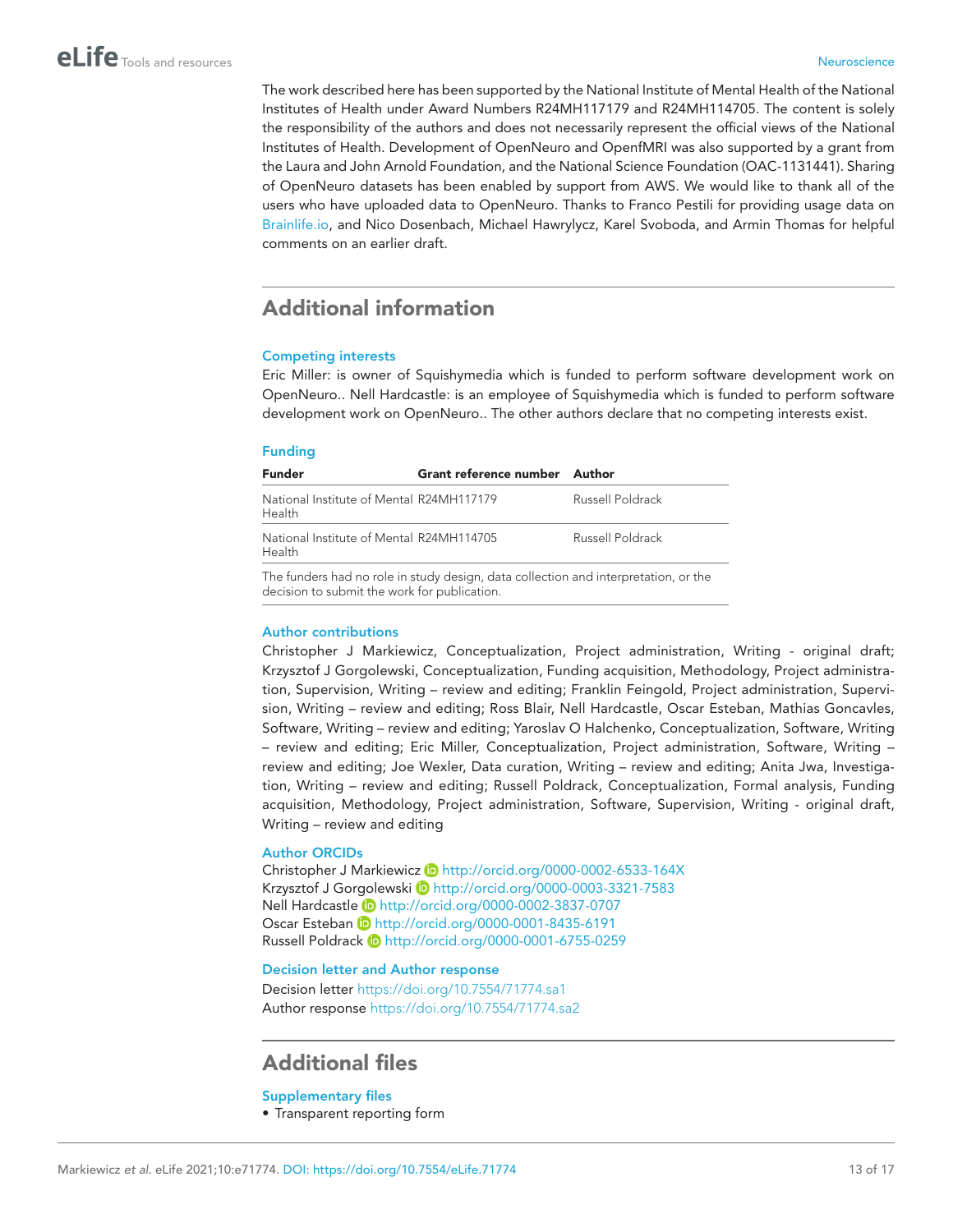#### Data availability

The OpenNeuro data repository is accessible at [http://openneuro.org.](http://openneuro.org) The derived data used to generate the analyses and figures reported here are available at [https://doi.org/10.5281/zenodo.](https://doi.org/10.5281/zenodo.5559041) [5559041.](https://doi.org/10.5281/zenodo.5559041)

The following dataset was generated:

| Author(s)           | Year | Dataset title                                            | <b>Dataset URL</b>                                                          | Database and Identifier |
|---------------------|------|----------------------------------------------------------|-----------------------------------------------------------------------------|-------------------------|
| Poldrack R, Esteban | 2021 | poldrack/OpenNeuro_<br>analyses: Revision and<br>updates | https://doi.org/10.  Zenodo, 10.5281/<br>5281/zenodo.5559041 zenodo.5559041 |                         |

### References

- <span id="page-15-13"></span>Aquino KM, Fulcher BD, Parkes L, Sabaroedin K, Fornito A. 2020. Identifying and removing widespread signal deflections from fMRI data: Rethinking the global signal regression problem. *NeuroImage* 212: 116614. DOI: <https://doi.org/10.1016/j.neuroimage.2020.116614>, PMID: [32084564](http://www.ncbi.nlm.nih.gov/pubmed/32084564)
- <span id="page-15-5"></span>Bannier E, Barker G, Borghesani V, Broeckx N, Clement P, Emblem KE, Ghosh S, Glerean E, Gorgolewski KJ, Havu M, Halchenko YO, Herholz P, Hespel A, Heunis S, Hu Y, Hu C-P, Huijser D, de la Iglesia Vayá M, Jancalek R, Katsaros VK, et al. 2021. The Open Brain Consent: Informing research participants and obtaining consent to share brain imaging data. *Human Brain Mapping* 42: 1945–1951. DOI: [https://doi.org/10.1002/](https://doi.org/10.1002/hbm.25351) [hbm.25351](https://doi.org/10.1002/hbm.25351), PMID: [33522661](http://www.ncbi.nlm.nih.gov/pubmed/33522661)
- <span id="page-15-4"></span>Bansal S, Kori A, Zulfikar W, Wexler J, Markiewicz C, Feingold F, Poldrack R. 2020. High-Sensitivity Detection of Facial Features on MRI Brain Scans with a Convolutional Network. *bioRxiv*. DOI: [https://doi.org/10.1101/2021.](https://doi.org/10.1101/2021.04.25.441373) [04.25.441373](https://doi.org/10.1101/2021.04.25.441373)
- <span id="page-15-3"></span>Bischoff-Grethe A, Ozyurt IB, Busa E, Quinn BT, Fennema-Notestine C, Clark CP, Morris S, Bondi MW, Jernigan TL, Dale AM, Brown GG, Fischl B. 2007. A technique for the deidentification of structural brain MR images. *Human Brain Mapping* 28: 892–903. DOI: [https://doi.org/10.1002/hbm.20312,](https://doi.org/10.1002/hbm.20312) PMID: [17295313](http://www.ncbi.nlm.nih.gov/pubmed/17295313)
- <span id="page-15-0"></span>Biswal BB, Mennes M, Zuo XN, Gohel S, Kelly C, Smith SM, Beckmann CF, Adelstein JS, Buckner RL, Colcombe S, Dogonowski AM, Ernst M, Fair D, Hampson M, Hoptman MJ, Hyde JS, Kiviniemi VJ, Kötter R, Li SJ, Lin CP, et al. 2010. Toward discovery science of human brain function. *PNAS* 107: 4734–4739. DOI: [https://doi.org/10.1073/pnas.0911855107,](https://doi.org/10.1073/pnas.0911855107) PMID: [20176931](http://www.ncbi.nlm.nih.gov/pubmed/20176931)
- <span id="page-15-14"></span>Botvinik-Nezer R, Holzmeister F, Camerer CF, Dreber A, Huber J, Johannesson M, Kirchler M, Iwanir R, Mumford JA, Adcock RA, Avesani P, Baczkowski BM, Bajracharya A, Bakst L, Ball S, Barilari M, Bault N, Beaton D, Beitner J, Benoit RG, et al. 2020. Variability in the analysis of a single neuroimaging dataset by many teams. *Nature* 582: 84–88. DOI: <https://doi.org/10.1038/s41586-020-2314-9>, PMID: [32483374](http://www.ncbi.nlm.nih.gov/pubmed/32483374)
- <span id="page-15-11"></span>Bowring A, Maumet C, Nichols TE. 2019. Exploring the impact of analysis software on task fMRI results. *Human Brain Mapping* 40: 3362–3384. DOI: [https://doi.org/10.1002/hbm.24603,](https://doi.org/10.1002/hbm.24603) PMID: [31050106](http://www.ncbi.nlm.nih.gov/pubmed/31050106)
- <span id="page-15-2"></span>Brakewood B, Poldrack RA. 2013. The ethics of secondary data analysis: considering the application of Belmont principles to the sharing of neuroimaging data. *NeuroImage* 82: 671–676. DOI: [https://doi.org/10.1016/j.](https://doi.org/10.1016/j.neuroimage.2013.02.040) [neuroimage.2013.02.040](https://doi.org/10.1016/j.neuroimage.2013.02.040), PMID: [23466937](http://www.ncbi.nlm.nih.gov/pubmed/23466937)
- <span id="page-15-1"></span>Casey BJ, Cannonier T, Conley MI, Cohen AO, Barch DM, Heitzeg MM, Soules ME, Teslovich T, Dellarco DV, Garavan H, Orr CA, Wager TD, Banich MT, Speer NK, Sutherland MT, Riedel MC, Dick AS, Bjork JM, Thomas KM, Chaarani B, et al. 2018. The Adolescent Brain Cognitive Development (ABCD) study: Imaging acquisition across 21 sites. *Developmental Cognitive Neuroscience* 32: 43–54. DOI: [https://doi.org/10.1016/j.](https://doi.org/10.1016/j.dcn.2018.03.001) [dcn.2018.03.001](https://doi.org/10.1016/j.dcn.2018.03.001), PMID: [29567376](http://www.ncbi.nlm.nih.gov/pubmed/29567376)
- <span id="page-15-6"></span>Chang N, Pyles JA, Marcus A, Gupta A, Tarr MJ, Aminoff EM. 2019. BOLD5000, a public fMRI dataset while viewing 5000 visual images. *Scientific Data* 6: 49. DOI: [https://doi.org/10.1038/s41597-019-0052-3,](https://doi.org/10.1038/s41597-019-0052-3) PMID: [31061383](http://www.ncbi.nlm.nih.gov/pubmed/31061383)
- <span id="page-15-9"></span>Chien HYS, Honey CJ. 2020. Constructing and Forgetting Temporal Context in the Human Cerebral Cortex. *Neuron* 106: 675-686.. DOI: <https://doi.org/10.1016/j.neuron.2020.02.013>, PMID: [32164874](http://www.ncbi.nlm.nih.gov/pubmed/32164874)
- <span id="page-15-12"></span>Dadi K, Varoquaux G, Machlouzarides-Shalit A, Gorgolewski KJ, Wassermann D, Thirion B, Mensch A. 2020. Fine-grain atlases of functional modes for fMRI analysis. *NeuroImage* 221: 117126. DOI: [https://doi.org/10.](https://doi.org/10.1016/j.neuroimage.2020.117126) [1016/j.neuroimage.2020.117126](https://doi.org/10.1016/j.neuroimage.2020.117126), PMID: [32673748](http://www.ncbi.nlm.nih.gov/pubmed/32673748)
- <span id="page-15-8"></span>Esteban O, Markiewicz CJ, Blair RW, Moodie CA, Isik AI, Erramuzpe A, Kent JD, Goncalves M, DuPre E, Snyder M, Oya H, Ghosh SS, Wright J, Durnez J, Poldrack RA, Gorgolewski KJ. 2019. fMRIPrep: a robust preprocessing pipeline for functional MRI. *Nature Methods* 16: 111–116. DOI: [https://doi.org/10.1038/](https://doi.org/10.1038/s41592-018-0235-4) [s41592-018-0235-4,](https://doi.org/10.1038/s41592-018-0235-4) PMID: [30532080](http://www.ncbi.nlm.nih.gov/pubmed/30532080)
- <span id="page-15-10"></span>Faskowitz J, Esfahlani FZ, Jo Y, Sporns O, Betzel RF. 2020. Edge-centric functional network representations of human cerebral cortex reveal overlapping system-level architecture. *Nature Neuroscience* 23: 1644–1654. DOI: <https://doi.org/10.1038/s41593-020-00719-y>
- <span id="page-15-7"></span>Gonzalez-Castillo J, Hoy CW, Handwerker DA, Roopchansingh V, Inati SJ, Saad ZS, Cox RW, Bandettini PA. 2015. Task Dependence, Tissue Specificity, and Spatial Distribution of Widespread Activations in Large Single-Subject Functional MRI Datasets at 7T. *Cerebral Cortex* 25: 4667–4677. DOI: [https://doi.org/10.1093/](https://doi.org/10.1093/cercor/bhu148) [cercor/bhu148](https://doi.org/10.1093/cercor/bhu148), PMID: [25405938](http://www.ncbi.nlm.nih.gov/pubmed/25405938)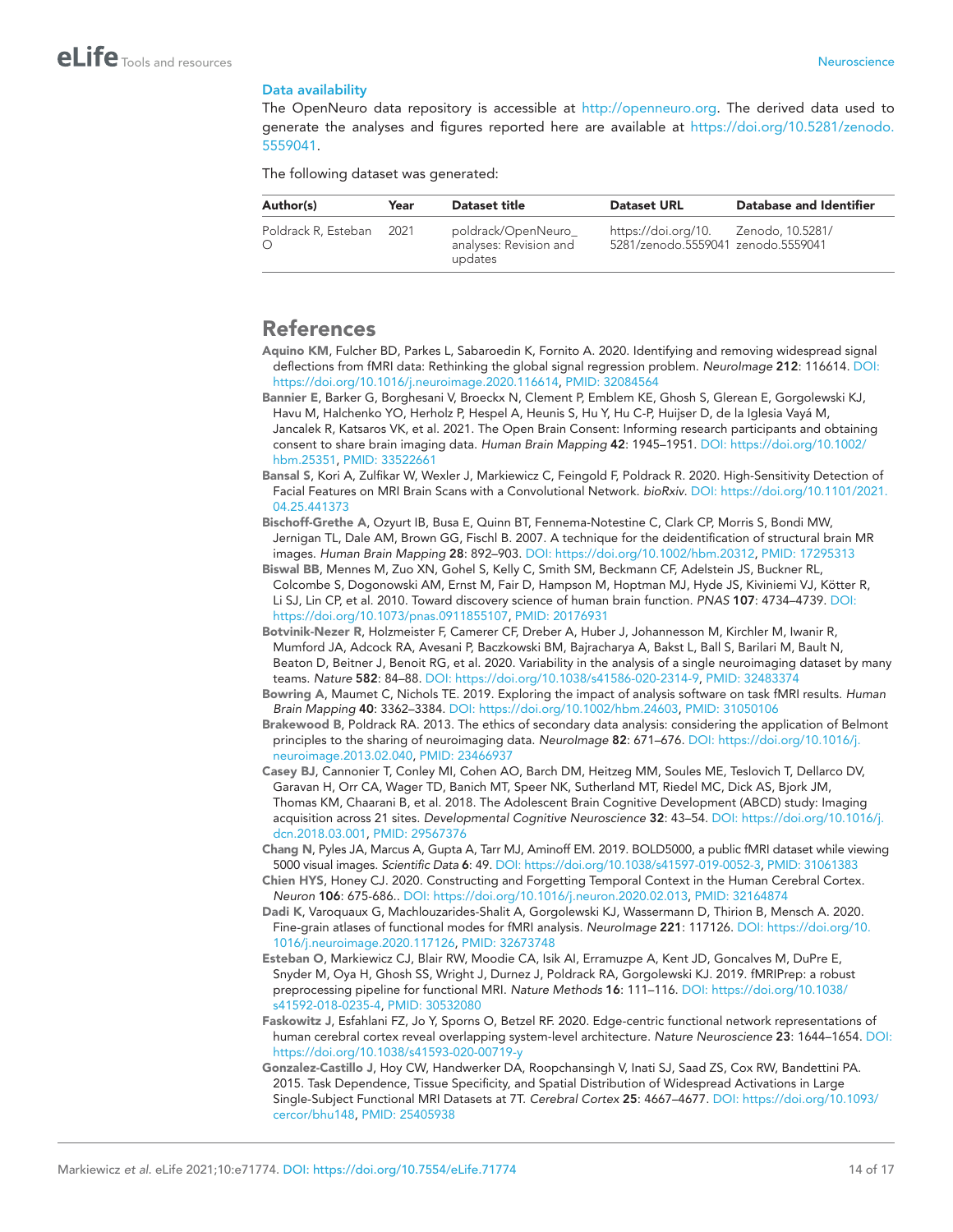- <span id="page-16-11"></span>Gordon EM, Laumann TO, Gilmore AW, Newbold DJ, Greene DJ, Berg JJ, Ortega M, Hoyt-Drazen C, Gratton C, Sun H, Hampton JM, Coalson RS, Nguyen AL, McDermott KB, Shimony JS, Snyder AZ, Schlaggar BL, Petersen SE, Nelson SM, Dosenbach NUF. 2017. Precision Functional Mapping of Individual Human Brains. *Neuron* 95: 791-807.. DOI: <https://doi.org/10.1016/j.neuron.2017.07.011>, PMID: [28757305](http://www.ncbi.nlm.nih.gov/pubmed/28757305)
- <span id="page-16-0"></span>Gorgolewski KJ, Auer T, Calhoun VD, Craddock RC, Das S, Duff EP, Flandin G, Ghosh SS, Glatard T, Halchenko YO, Handwerker DA, Hanke M, Keator D, Li X, Michael Z, Maumet C, Nichols BN, Nichols TE, Pellman J, Poline JB, et al. 2016. The brain imaging data structure, a format for organizing and describing outputs of neuroimaging experiments. *Scientific Data* 3: 160044. DOI: [https://doi.org/10.1038/sdata.2016.44,](https://doi.org/10.1038/sdata.2016.44) PMID: [27326542](http://www.ncbi.nlm.nih.gov/pubmed/27326542)
- <span id="page-16-6"></span>Gorgolewski KJ, Alfaro-Almagro F, Auer T, Bellec P, Capotă M, Chakravarty MM, Churchill NW, Cohen AL, Craddock RC, Devenyi GA, Eklund A, Esteban O, Flandin G, Ghosh SS, Guntupalli JS, Jenkinson M, Keshavan A, Kiar G, Liem F, Raamana PR, et al. 2017. BIDS apps: Improving ease of use, accessibility, and reproducibility of neuroimaging data analysis methods. *PLOS Computational Biology* 13: e1005209. DOI: [https://doi.org/10.1371/journal.pcbi.1005209,](https://doi.org/10.1371/journal.pcbi.1005209) PMID: [28278228](http://www.ncbi.nlm.nih.gov/pubmed/28278228)
- <span id="page-16-9"></span>Halchenko YO, Poldrack B, Hanke M. 2016. DataLad--Decentralized Data Distribution for Consumption and Sharing of Scientific DatasetsOrganization of Human Brain Mapping Poster. Geneva, Switzerland: Organization of Human Brain Mapping Annual Meeting.
- <span id="page-16-7"></span>Halchenko Y, Meyer K, Poldrack B, Solanky D, Wagner A, Gors J, MacFarlane D, Pustina D, Sochat V, Ghosh S, Mönch C, Markiewicz C, Waite L, Shlyakhter I, de la Vega A, Hayashi S, Häusler C, Poline JB, Kadelka T, Skytén K, et al. 2021. DataLad: distributed system for joint management of code, data, and their relationship. *Journal of Open Source Software* 6: 3262. DOI: <https://doi.org/10.21105/joss.03262>
- <span id="page-16-8"></span>Hanke M, Pestilli F, Wagner AS, Markiewicz CJ, Poline JB, Halchenko YO. 2021. In defense of decentralized research data management. *Neuroforum* 10: 37. DOI:<https://doi.org/10.1515/nf-2020-0037>
- <span id="page-16-13"></span>Henschel L, Conjeti S, Estrada S, Diers K, Fischl B, Reuter M. 2020. FastSurfer - A fast and accurate deep learning based neuroimaging pipeline. *NeuroImage* 219: 117012. DOI: [https://doi.org/10.1016/j.neuroimage.](https://doi.org/10.1016/j.neuroimage.2020.117012) [2020.117012](https://doi.org/10.1016/j.neuroimage.2020.117012), PMID: [32526386](http://www.ncbi.nlm.nih.gov/pubmed/32526386)
- <span id="page-16-5"></span>Holdgraf C, Appelhoff S, Bickel S, Bouchard K, D'Ambrosio S, David O, Devinsky O, Dichter B, Flinker A, Foster BL, Gorgolewski KJ, Groen I, Groppe D, Gunduz A, Hamilton L, Honey CJ, Jas M, Knight R, Lachaux J-P, Lau JC, et al. 2019. iEEG-BIDS, extending the Brain Imaging Data Structure specification to human intracranial electrophysiology. *Scientific Data* 6: 102. DOI: [https://doi.org/10.1038/s41597-019-0105-7,](https://doi.org/10.1038/s41597-019-0105-7) PMID: [31239438](http://www.ncbi.nlm.nih.gov/pubmed/31239438)
- <span id="page-16-4"></span>Jwa A, Poldrack R. 2021. The Spectrum of Data sharing Policies in Neuroimaging Data Repositories. *PsyArXiv*. DOI: <https://doi.org/10.31234/osf.io/cnuy7>
- <span id="page-16-10"></span>King M, Hernandez-Castillo CR, Poldrack RA, Ivry RB, Diedrichsen J. 2019. Functional boundaries in the human cerebellum revealed by a multi-domain task battery. *Nature Neuroscience* 22: 1371–1378. DOI: [https://doi.org/](https://doi.org/10.1038/s41593-019-0436-x) [10.1038/s41593-019-0436-x](https://doi.org/10.1038/s41593-019-0436-x), PMID: [31285616](http://www.ncbi.nlm.nih.gov/pubmed/31285616)
- <span id="page-16-15"></span>Koroshetz W, Gordon J, Adams A, Beckel-Mitchener A, Churchill J, Farber G, Freund M, Gnadt J, Hsu NS, Langhals N, Lisanby S, Liu G, Peng GCY, Ramos K, Steinmetz M, Talley E, White S. 2018. The State of the NIH BRAIN Initiative. *The Journal of Neuroscience* 38: 6427–6438. DOI: [https://doi.org/10.1523/JNEUROSCI.3174-](https://doi.org/10.1523/JNEUROSCI.3174-17.2018) [17.2018](https://doi.org/10.1523/JNEUROSCI.3174-17.2018), PMID: [29921715](http://www.ncbi.nlm.nih.gov/pubmed/29921715)
- <span id="page-16-14"></span>Lin D, Crabtree J, Dillo I, Downs RR, Edmunds R, Giaretta D, De Giusti M, L'Hours H, Hugo W, Jenkyns R, Khodiyar V, Martone ME, Mokrane M, Navale V, Petters J, Sierman B, Sokolova DV, Stockhause M, Westbrook J. 2020. The TRUST Principles for digital repositories. *Scientific Data* 7: 144. DOI: [https://doi.org/](https://doi.org/10.1038/s41597-020-0486-7) [10.1038/s41597-020-0486-7,](https://doi.org/10.1038/s41597-020-0486-7) PMID: [32409645](http://www.ncbi.nlm.nih.gov/pubmed/32409645)
- <span id="page-16-3"></span>Littlejohns TJ, Holliday J, Gibson LM, Garratt S, Oesingmann N, Alfaro-Almagro F, Bell JD, Boultwood C, Collins R, Conroy MC, Crabtree N, Doherty N, Frangi AF, Harvey NC, Leeson P, Miller KL, Neubauer S, Petersen SE, Sellors J, Sheard S, et al. 2020. The UK Biobank imaging enhancement of 100,000 participants: rationale, data collection, management and future directions. *Nature Communications* 11: 2624. DOI: [https://](https://doi.org/10.1038/s41467-020-15948-9) [doi.org/10.1038/s41467-020-15948-9](https://doi.org/10.1038/s41467-020-15948-9), PMID: [32457287](http://www.ncbi.nlm.nih.gov/pubmed/32457287)
- <span id="page-16-12"></span>Martins D, Dipasquale O, Veronese M, Turkheimer F, Loggia ML, McMahon S, Howard MA, Williams SCR. 2021. Transcriptional and Cellular Signatures of Cortical Morphometric Similarity Remodelling in Chronic Pain. *bioRxiv*. DOI:<https://doi.org/10.1101/2021.03.24.436777>
- <span id="page-16-17"></span>Maumet C, Auer T, Bowring A, Chen G, Das S, Flandin G, Ghosh S, Glatard T, Gorgolewski KJ, Helmer KG, Jenkinson M, Keator DB, Nichols BN, Poline JB, Reynolds R, Sochat V, Turner J, Nichols TE. 2016. Sharing brain mapping statistical results with the neuroimaging data model. *Scientific Data* 3: 160102. DOI: [https://doi.org/](https://doi.org/10.1038/sdata.2016.102) [10.1038/sdata.2016.102](https://doi.org/10.1038/sdata.2016.102), PMID: [27922621](http://www.ncbi.nlm.nih.gov/pubmed/27922621)
- <span id="page-16-2"></span>Mennes M, Biswal BB, Castellanos FX, Milham MP. 2013. Making data sharing work: the FCP/INDI experience. *NeuroImage* 82: 683–691. DOI: <https://doi.org/10.1016/j.neuroimage.2012.10.064>, PMID: [23123682](http://www.ncbi.nlm.nih.gov/pubmed/23123682)
- <span id="page-16-1"></span>Milham MP, Craddock RC, Son JJ, Fleischmann M, Clucas J, Xu H, Koo B, Krishnakumar A, Biswal BB, Castellanos FX, Colcombe S, Di Martino A, Zuo XN, Klein A. 2018. Assessment of the impact of shared brain imaging data on the scientific literature. *Nature Communications* 9: 2818. DOI: [https://doi.org/10.1038/](https://doi.org/10.1038/s41467-018-04976-1) [s41467-018-04976-1](https://doi.org/10.1038/s41467-018-04976-1), PMID: [30026557](http://www.ncbi.nlm.nih.gov/pubmed/30026557)
- <span id="page-16-16"></span>Musen MA, Bean CA, Cheung KH, Dumontier M, Durante KA, Gevaert O, Gonzalez-Beltran A, Khatri P, Kleinstein SH, O'Connor MJ, Pouliot Y, Rocca-Serra P, Sansone SA, Wiser JA, CEDAR team. 2015. The center for expanded data annotation and retrieval. *Journal of the American Medical Informatics Association* 22: 1148–1152. DOI: [https://doi.org/10.1093/jamia/ocv048,](https://doi.org/10.1093/jamia/ocv048) PMID: [26112029](http://www.ncbi.nlm.nih.gov/pubmed/26112029)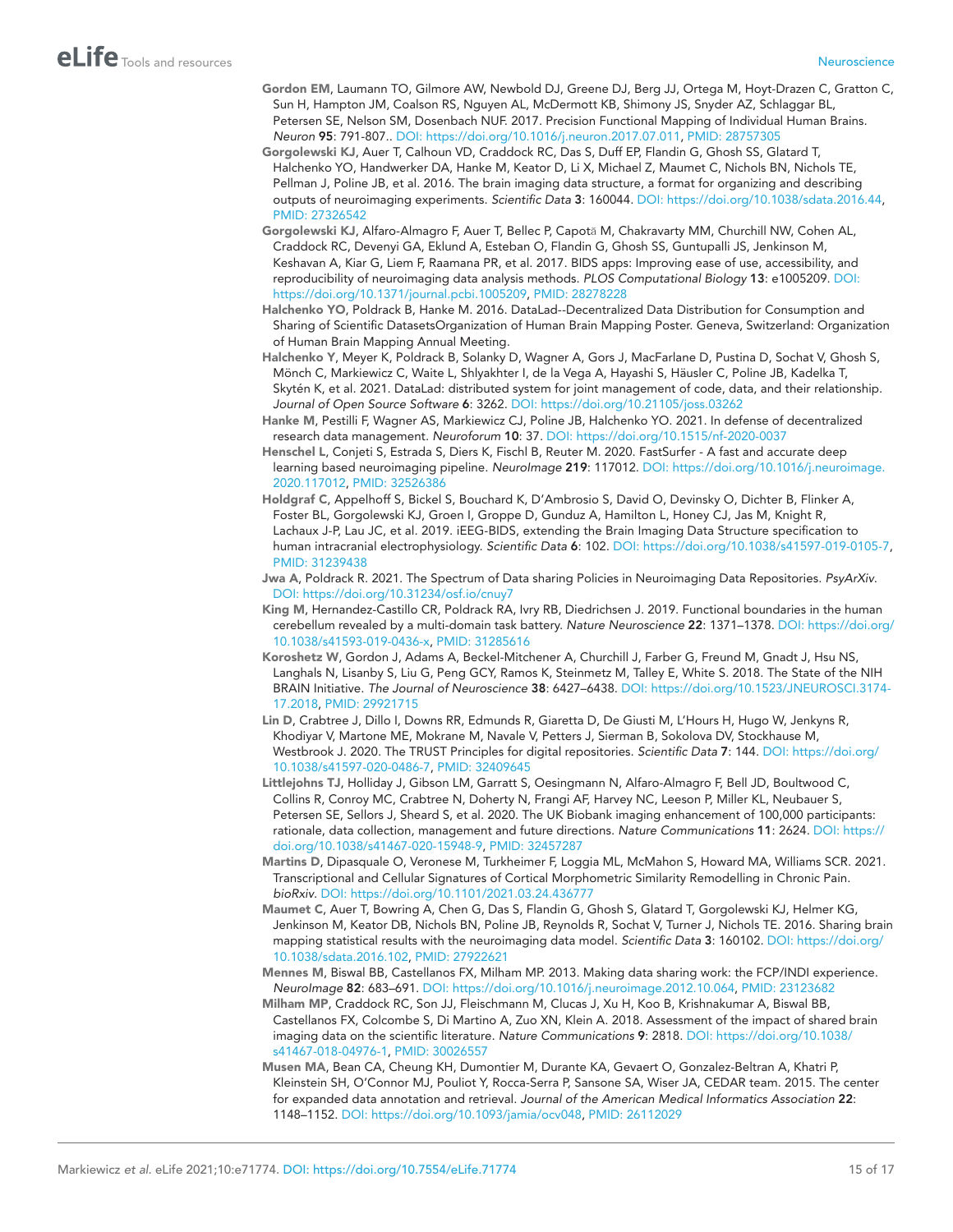- <span id="page-17-0"></span>National Academies of Sciences, Engineering, and Medicine, Policy and Global Affairs, Board on Research Data and Information, Committee on Toward an Open Science Enterprise. 2018. Open Science by Design: Realizing a Vision for 21st Century Research. National Academies Press.
- <span id="page-17-14"></span>Newbold DJ, Laumann TO, Hoyt CR, Hampton JM, Montez DF, Raut RV, Ortega M, Mitra A, Nielsen AN, Miller DB, Adeyemo B, Nguyen AL, Scheidter KM, Tanenbaum AB, Van AN, Marek S, Schlaggar BL, Carter AR, Greene DJ, Gordon EM, et al. 2020. Plasticity and Spontaneous Activity Pulses in Disused Human Brain Circuits. *Neuron* 107: 580–589. DOI: <https://doi.org/10.1016/j.neuron.2020.05.007>, PMID: [32778224](http://www.ncbi.nlm.nih.gov/pubmed/32778224)
- <span id="page-17-5"></span>Niso G, Gorgolewski KJ, Bock E, Brooks TL, Flandin G, Gramfort A, Henson RN, Jas M, Litvak V, T Moreau J, Oostenveld R, Schoffelen J-M, Tadel F, Wexler J, Baillet S. 2018. MEG-BIDS, the brain imaging data structure extended to magnetoencephalography. *Scientific Data* 5: 180110. DOI: [https://doi.org/10.1038/sdata.2018.](https://doi.org/10.1038/sdata.2018.110) [110,](https://doi.org/10.1038/sdata.2018.110) PMID: [29917016](http://www.ncbi.nlm.nih.gov/pubmed/29917016)
- <span id="page-17-3"></span>Nooner KB, Colcombe SJ, Tobe RH, Mennes M, Benedict MM, Moreno AL, Panek LJ, Brown S, Zavitz ST, Li Q, Sikka S, Gutman D, Bangaru S, Schlachter RT, Kamiel SM, Anwar AR, Hinz CM, Kaplan MS, Rachlin AB, Adelsberg S, et al. 2012. The NKI-Rockland Sample: A Model for Accelerating the Pace of Discovery Science in Psychiatry. *Frontiers in Neuroscience* 6: 152. DOI: <https://doi.org/10.3389/fnins.2012.00152>, PMID: [23087608](http://www.ncbi.nlm.nih.gov/pubmed/23087608)
- <span id="page-17-7"></span>Norgaard M, Matheson GJ, Hansen HD, Thomas A. 2021. PET-BIDS, an extension to the brain imaging data structure for positron emission tomography. *bioRxiv*. DOI: <https://doi.org/10.1101/2021.06.16.448390>
- <span id="page-17-6"></span>Pernet CR, Appelhoff S, Gorgolewski KJ, Flandin G, Phillips C, Delorme A, Oostenveld R. 2019. EEG-BIDS, an extension to the brain imaging data structure for electroencephalography. *Scientific Data* 6: 103. DOI: [https://](https://doi.org/10.1038/s41597-019-0104-8) [doi.org/10.1038/s41597-019-0104-8,](https://doi.org/10.1038/s41597-019-0104-8) PMID: [31239435](http://www.ncbi.nlm.nih.gov/pubmed/31239435)
- <span id="page-17-12"></span>Pinho A.L, Amadon A, Ruest T, Fabre M, Dohmatob E, Denghien I, Ginisty C, Becuwe-Desmidt S, Roger S, Laurier L, Joly-Testault V, Médiouni-Cloarec G, Doublé C, Martins B, Pinel P, Eger E, Varoquaux G, Pallier C, Dehaene S, Hertz-Pannier L, et al. 2018. Individual Brain Charting, a high-resolution fMRI dataset for cognitive mapping. *Scientific Data* 5: 180105. DOI: <https://doi.org/10.1038/sdata.2018.105>, PMID: [29893753](http://www.ncbi.nlm.nih.gov/pubmed/29893753)
- <span id="page-17-11"></span>Pinho A, Amadon A, Gauthier B, Clairis N, Knops A, Genon S, Dohmatob E, Torre JJ, Ginisty C, Becuwe-Desmidt S, Roger S, Lecomte Y, Berland V, Laurier L, Joly-Testault V, Médiouni-Cloarec G, Doublé C, Martins B, Salmon E, Piazza M, et al. 2020. Individual Brain Charting dataset extension, second release of high-resolution fMRI data for cognitive mapping. *Scientific Data* 7: 353. DOI: [https://doi.org/10.1038/](https://doi.org/10.1038/s41597-020-00670-4) [s41597-020-00670-4](https://doi.org/10.1038/s41597-020-00670-4), PMID: [33067452](http://www.ncbi.nlm.nih.gov/pubmed/33067452)
- <span id="page-17-16"></span>Poldrack RA, Kittur A, Kalar D, Miller E, Seppa C, Gil Y, Parker DS, Sabb FW, Bilder RM. 2011. The cognitive atlas: toward a knowledge foundation for cognitive neuroscience. *Frontiers in Neuroinformatics* 5: 17. DOI: <https://doi.org/10.3389/fninf.2011.00017>, PMID: [21922006](http://www.ncbi.nlm.nih.gov/pubmed/21922006)
- <span id="page-17-4"></span>Poldrack RA, Barch DM, Mitchell JP, Wager TD, Wagner AD, Devlin JT, Cumba C, Koyejo O, Milham MP. 2013. Toward open sharing of task-based fMRI data: the OpenfMRI project. *Frontiers in Neuroinformatics* 7: 12. DOI: <https://doi.org/10.3389/fninf.2013.00012>, PMID: [23847528](http://www.ncbi.nlm.nih.gov/pubmed/23847528)
- <span id="page-17-1"></span>Poldrack RA, Gorgolewski KJ. 2014. Making big data open: data sharing in neuroimaging. *Nature Neuroscience* 17: 1510–1517. DOI: [https://doi.org/10.1038/nn.3818,](https://doi.org/10.1038/nn.3818) PMID: [25349916](http://www.ncbi.nlm.nih.gov/pubmed/25349916)
- <span id="page-17-13"></span>Poldrack RA, Laumann TO, Koyejo O, Gregory B, Hover A, Chen MY, Gorgolewski KJ, Luci J, Joo SJ, Boyd RL, Hunicke-Smith S, Simpson ZB, Caven T, Sochat V, Shine JM, Gordon E, Snyder AZ, Adeyemo B, Petersen SE, Glahn DC, et al. 2015. Long-term neural and physiological phenotyping of a single human. *Nature Communications* 6: 8885. DOI: [https://doi.org/10.1038/ncomms9885,](https://doi.org/10.1038/ncomms9885) PMID: [26648521](http://www.ncbi.nlm.nih.gov/pubmed/26648521)
- <span id="page-17-17"></span>Poldrack RA, Congdon E, Triplett W, Gorgolewski KJ, Karlsgodt KH, Mumford JA, Sabb FW, Freimer NB, London ED, Cannon TD, Bilder RM. 2016. A phenome-wide examination of neural and cognitive function. *Scientific Data* 3: 160110. DOI: [https://doi.org/10.1038/sdata.2016.110,](https://doi.org/10.1038/sdata.2016.110) PMID: [27922632](http://www.ncbi.nlm.nih.gov/pubmed/27922632)
- <span id="page-17-2"></span>Poline JB, Breeze JL, Ghosh S, Gorgolewski K, Halchenko YO, Hanke M, Haselgrove C, Helmer KG, Keator DB, Marcus DS, Poldrack RA, Schwartz Y, Ashburner J, Kennedy DN. 2012. Data sharing in neuroimaging research. *Frontiers in Neuroinformatics* 6. DOI: <https://doi.org/10.3389/fninf.2012.00009>
- <span id="page-17-18"></span>Rosenberg MD, Scheinost D, Greene AS, Avery EW, Kwon YH, Finn ES, Ramani R, Qiu M, Constable RT, Chun MM. 2020. Functional connectivity predicts changes in attention observed across minutes, days, and months. *PNAS* 117: 3797–3807. DOI: [https://doi.org/10.1073/pnas.1912226117,](https://doi.org/10.1073/pnas.1912226117) PMID: [32019892](http://www.ncbi.nlm.nih.gov/pubmed/32019892)
- <span id="page-17-15"></span>Salehi M, Greene AS, Karbasi A, Shen X, Scheinost D, Constable RT. 2020. There is no single functional atlas even for a single individual: Functional parcel definitions change with task. *NeuroImage* 208: 116366. DOI: <https://doi.org/10.1016/j.neuroimage.2019.116366>, PMID: [31740342](http://www.ncbi.nlm.nih.gov/pubmed/31740342)
- <span id="page-17-9"></span>Schwarz CG, Kremers WK, Therneau TM, Sharp RR, Gunter JL, Vemuri P, Arani A, Spychalla AJ, Kantarci K, Knopman DS, Petersen RC. 2019. Identification of Anonymous MRI Research Participants with Face-Recognition Software. *The New England Journal of Medicine* 381: 1684–1686. DOI: [https://doi.org/10.1056/](https://doi.org/10.1056/NEJMc1908881) [NEJMc1908881,](https://doi.org/10.1056/NEJMc1908881) PMID: [31644852](http://www.ncbi.nlm.nih.gov/pubmed/31644852)
- <span id="page-17-10"></span>Smith SM, Nichols TE. 2018. Statistical Challenges in "Big Data" Human Neuroimaging. *Neuron* 97: 263–268. DOI: <https://doi.org/10.1016/j.neuron.2017.12.018>, PMID: [29346749](http://www.ncbi.nlm.nih.gov/pubmed/29346749)
- <span id="page-17-19"></span>Spisák T, Spisák Z, Zunhammer M, Bingel U, Smith S, Nichols T, Kincses T. 2019. Probabilistic TFCE: A generalized combination of cluster size and voxel intensity to increase statistical power. *NeuroImage* 185: 12–26. DOI: <https://doi.org/10.1016/j.neuroimage.2018.09.078>, PMID: [30296561](http://www.ncbi.nlm.nih.gov/pubmed/30296561)
- <span id="page-17-8"></span>States U. 1978. National Commission for the Protection of Human Subjects of Biomedical and Behavioral Research. *The Belmont Report: Ethical Principles and Guidelines for the Protection of Human Subjects of Research*. The Commission.